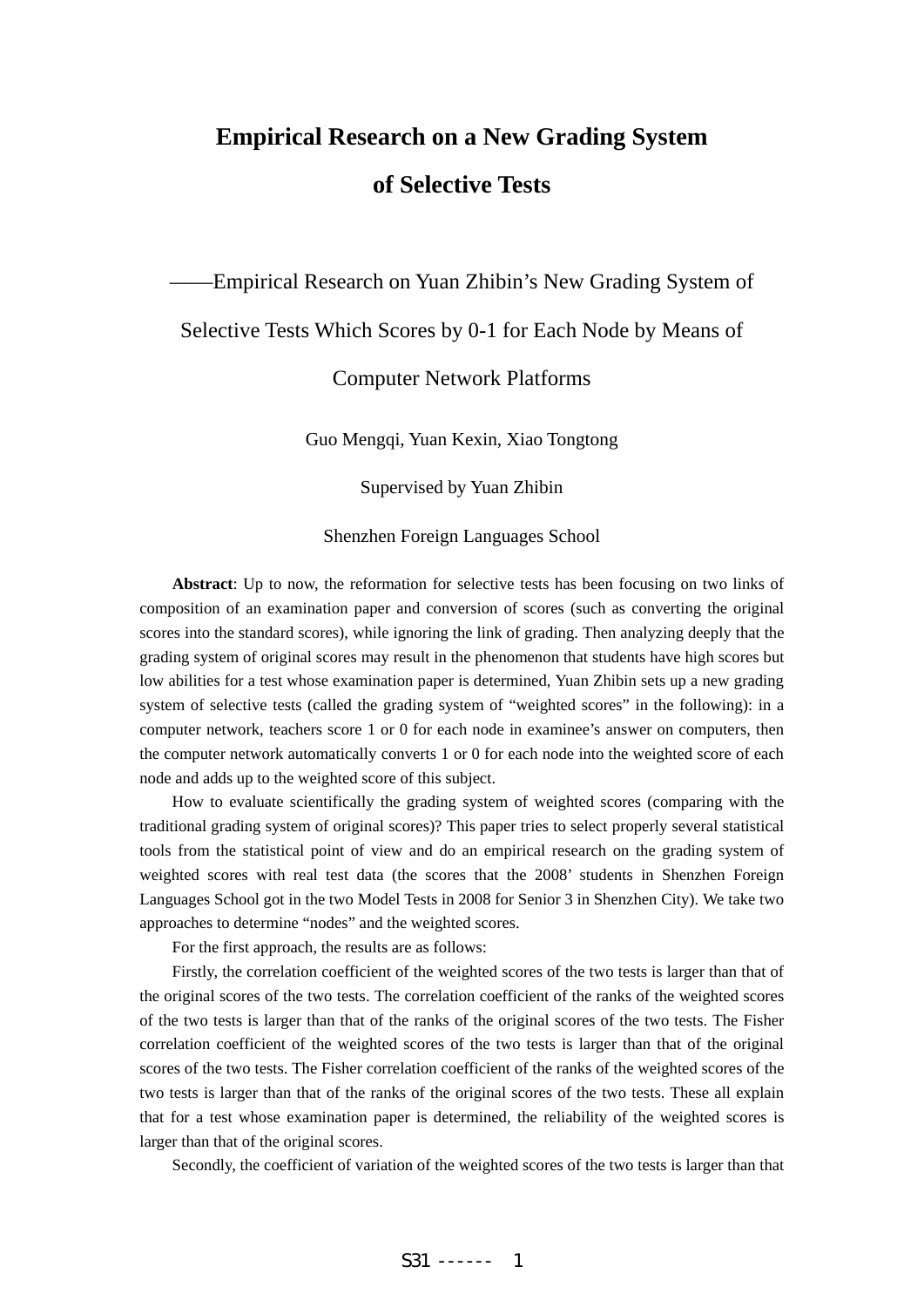of the original scores of the two tests. That explains that for a test whose examination paper is determined, the weighted scores show a higher discrimination among students than the original scores.

For the second approach, the results are as follows:

Firstly, the correlation coefficient of the weighted scores of the two tests is smaller than that of the original scores of the two tests. The correlation coefficient of the ranks of the weighted scores of the two tests is smaller than that of the ranks of the original scores of the two tests. The Fisher correlation coefficient of the weighted scores of the two tests is smaller than that of the original scores of the two tests. The Fisher correlation coefficient of the ranks of the weighted scores of the two tests is smaller than that of the ranks of the original scores of the two tests.

Secondly, the coefficient of variation of the weighted scores of the two tests is much larger than that of the original scores of the two tests. That explains that for a test whose examination paper is determined, the weighted scores show a much higher discrimination among students than the original scores, which is in favor of reflecting the difference among students and selecting excellent students.

At the end of this paper, we think over the grading system of weighted scores and the results of our empirical research.

**Keywords**: a grading system, the original scores, the weighted scores, empirical research **Innovation of our project:** 

(1) How to select persons with ability scientifically, efficiently and conveniently by means of educational measure is a important and realistic problem. Up to now, the reformation for selective tests has been focusing on two links of composition of an examination paper and conversion of scores (such as converting the original scores into the standard scores), while ignoring the link of grading. The grading system of weighted scores proposed by Yuan Zhibin firstly gives a new idea and a simple, accurate and efficient grading system in a computer network.

(2) Propose originally the ideal hypothesis for our empirical research: ① Supposing that the academic level of each student remain unchanged or his or her rank in the group remain unchanged in a relatively short period of time; ② Supposing that the academic level of each student is existent, and we cannot and need not calculate it, yet we can approach and reflect it by the test score of each student; ③ Supposing that the test score of each student genuinely reflects the academic level of each student.

(3) According to the above ideal hypothesis, select originally and efficiently several statistical tools, do an empirical research, do statistical computation with real test data, evaluate the grading system of weighted scores (comparing with the traditional grading system of original scores).

# **CONTENTS**

#### 1. Problems

- 2. Introduction to the grading system of weighted scores
- 3. Empirical research on the grading system of weighted scores
- 4. Summary
	- Acknowledgements References Postscript Chinese abstract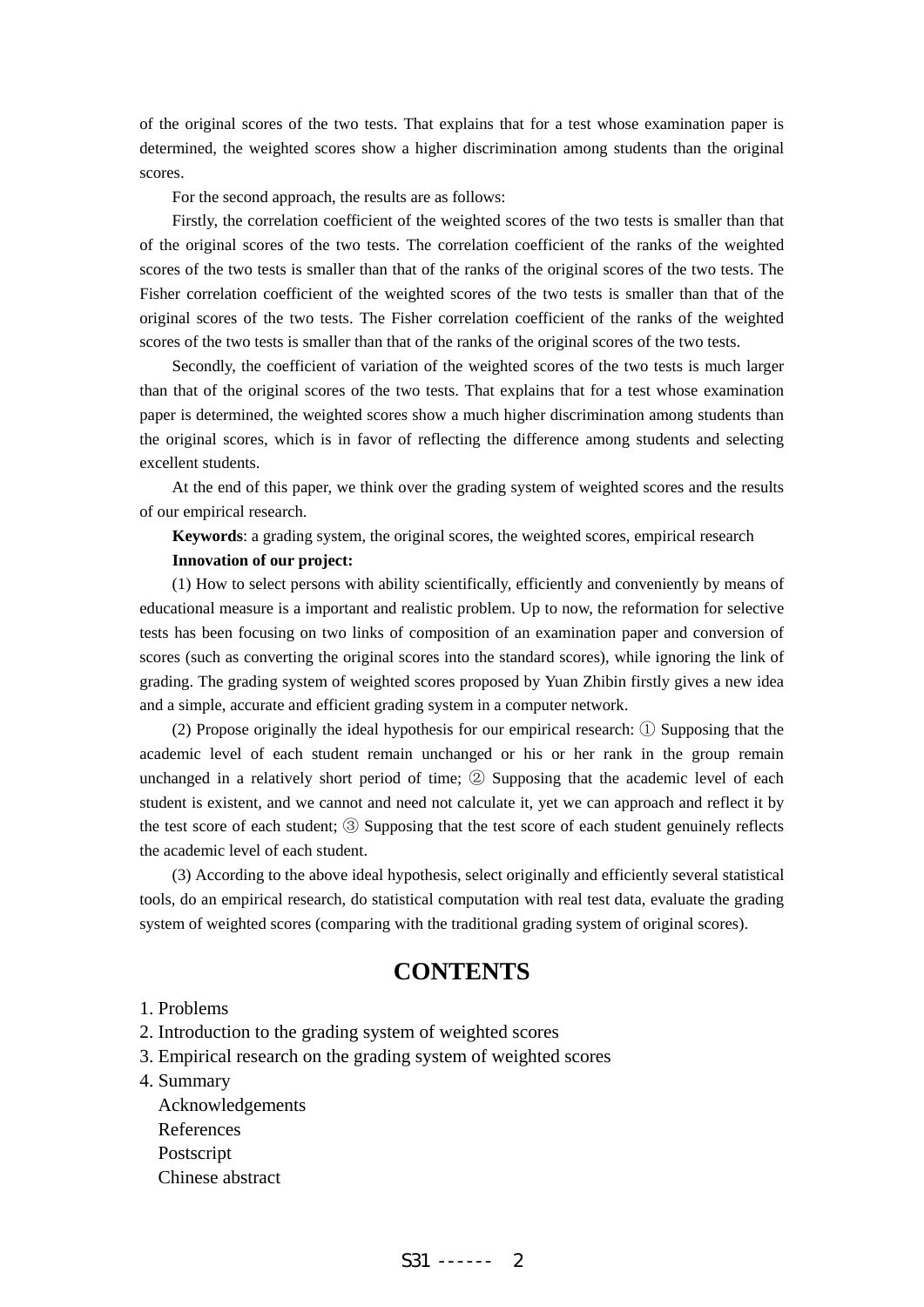# **1. Problems**

# **1.1 The grading system used in the current college entrance**  examination may result in "high scores but low abilities"<sup>[1]</sup>

In selective tests, there are three links which are independent from one another and related with one another——composition of an examination paper, grading and conversion of scores (such as converting the original scores into the standard scores  $[2]$ ). Usually people pay close attention to how to compose an examination paper so that experience difficulty of test questions can approach their practical difficulty and the validity, reliability and discrimination of an examination paper can be ideal, and to technical processing of scores after grading like the standard scores. But people pay little attention to how to grade scientifically for a test whose examination paper is determined. In fact, in a test whose examination paper is determined, improper grading system can result in inaccurate scores after test.

Now let's analyze concretely shortages of the grading system used in the current college entrance examination by an example grading the mathematics paper (for science students)  $^{[3]}$  in the unified national examination of ordinary college entrance (Guangdong volume) in 2008, and analyzing deep reasons that the traditional grading system of original scores may result in the phenomenon of high scores but low abilities in a test whose examination paper is determined.

In the mathematics paper (for science students) in the unified national examination of ordinary college entrance (Guangdong volume) in 2008, question 1, 2, 3 are all multiple choice. Their points are all 5. The point of question 21 is 14.

Let's look into an extreme example. Suppose that after the mathematics examination (for science students) in the unified national examination of ordinary college entrance (Guangdong volume) in 2008, the correct answer rates (defined as the ratio of the number of examinees who answer correctly the question to the number of all examinees) of question 1, 2, 3 are each 90% and the correct answer rates of question 21 is 1%.

Suppose that student  $A$  and student  $B$  took part in the above examination and the total original score each of them got on all questions but question 1, 2, 3, 21 is  $a$  (for convenience we suppose that  $a = 0$ ). Student A answered correctly question 1, 2, 3 and got the original score 15, but only got the original score 0 on question 21 and then student *A* got the total original score 15. Student *B* answered correctly question 21 and got the original score 14, but only got the original score 0 on question 1, 2, 3 and then student  $\vec{B}$  got the total original score 14.

According to the traditional grading system of original scores, the total original score of student  $A$  is 1 point higher than the total original score of student  $B$ . But consider: whose mathematical ability is stronger between student *A* and *B* ? Whose mathematical study potential is larger between student *A* and *B* ? Without question, the mathematical ability of student *B* is stronger and the mathematical study potential of student *B* is larger.

The above extreme example aroused our thought: the traditional grading system of original scores may result in the phenomenon of high scores but low abilities.

Why has this happened?

We think that the key of the above problem is that the traditional grading system of original scores can not accurately reflect real experience (to difficulty of each question) of all examinees or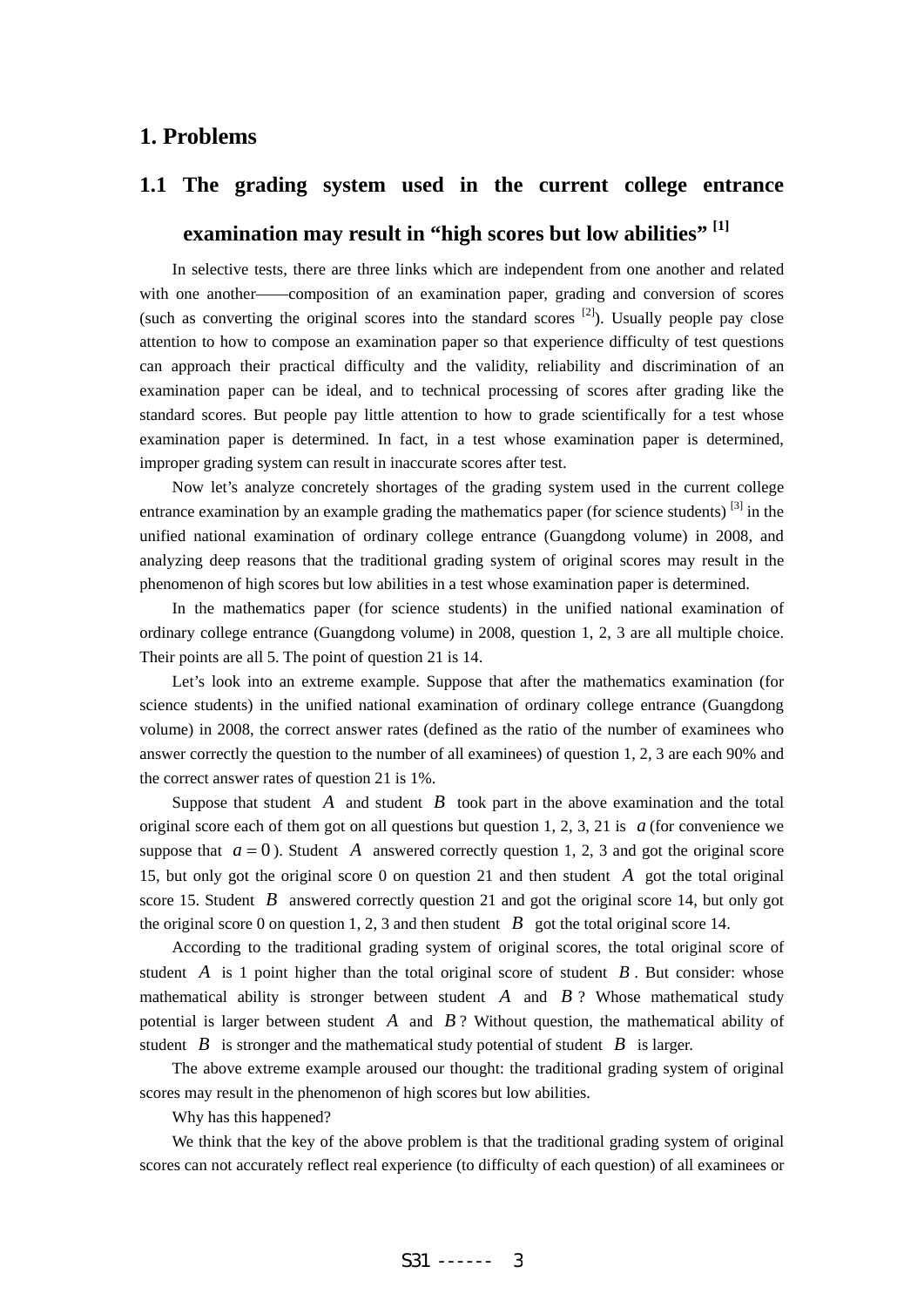persons who "are participating" in the examination, because teachers grade answer sheets by the score of each question on test paper which was designed according to (past) experience difficulty when composing a test paper in advance in the traditional grading system of original scores. For example, in the above example, the difficulty of question 21 is 2.8 times higher than that of question 1 from the point of the score on test paper. But the difficulty of question 21 is 90 times higher than that of question 1 from the point of the correct answer rate (which reflects real experience of all examinees to difficulty of question).

For a test whose examination paper is determined, how to grade scientifically and efficiently? Not only should we avoid that the traditional grading system of original scores may result in the phenomenon of high scores but low abilities, but also the real experience (to difficulty of each question) of all examinees or persons who "are participating" in the examination should be reflected properly. It is very urgent to establish a new grading system of selective tests which is more scientific and efficient. Then Yuan Zhibin has set up a new grading system of selective tests  $<sup>[1]</sup>$  (called the grading system of "weighted scores" in the following): in a computer network,</sup> teachers score 1 or 0 for each node in examinee's answer on computers, then the computer network automatically converts 1 or 0 for each node into the weighted score of each node and adds up the weighted score of this subject.

## **1.2 How to evaluate scientifically the grading system of weighted**

#### **scores**

How to evaluate scientifically the grading system of weighted scores (comparing with the traditional grading system of original scores)? This paper tries to select properly several statistical tools from the statistical point of view and do an empirical research on the grading system of weighted scores with real test data (the scores that the 2008' students in Shenzhen Foreign Languages School got in the two Model Tests in 2008 for Senior 3 in Shenzhen City ).

# **2 Introduction to the grading system of weighted scores [1]**

# **2.1 Construction of the grading system of weighted scores**

#### **2.1.1 Nodes**

"A test question goes from the initial state to goal state through various transformations (various solutions). In this very process, it is necessary to pass some sub-goals. That is to say, if and only if those sub-goals are reached, the process of solving the question could proceed. We call these sub-goals nodes." $[4]$ 

The grading system of weighted scores uses a grading unit smaller than the question itself-the node.

In the grading system of weighted scores, for objective questions (such as multiple choice questions, true or false questions, completions) each question is defined as a standard node; and for subjective questions each key point or step of the most basic and common solution (called solution 1, and is considered the standard answer in the following) is defined as a standard node, while each key point or step of other solutions is defined as a new node. Compared to solution 1, other solutions are defined as new solutions, which are numbered in turn, namely, new solution 2,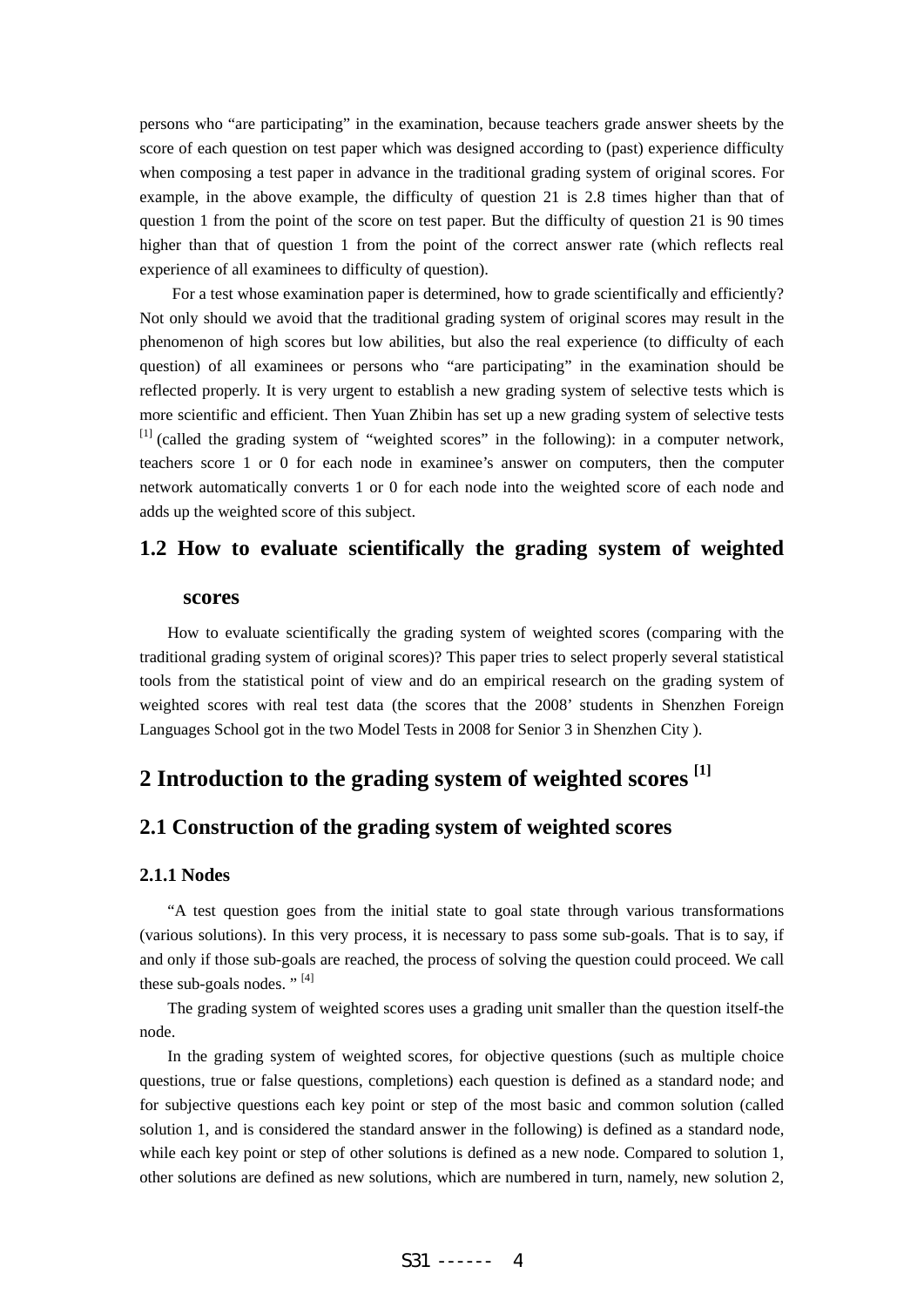new solution 3, etc.

The grading system of weighted scores also assumes that:

① The formulation of examination paper and standard answer should correspond to the relevant requirements of Examination Syllabus;

② Setting the mechanism to collect, assess, and define the new nodes of new solutions in subjective questions, to supplement the grading standards and to issue them on the computer network platforms.

③ Setting bonus mark mechanism for new solutions on the computer network platform. With regard to question  $t$  ( $t \in N^*$ ) (subjective question), the student gives a creative solution  $s$  ( $s \in N^*$ ) (abbreviated as new solution *s*, question *t* in the following). Whatever the actual correct answer rate to this question, as long as the solution is innovative and skillful, it will be posted onto the platform, where the experts committee will determine whether new solution *s* , question *t* should receive a bonus mark and how much this bonus mark  $J_{\kappa}$  value. The initial value or default of  $J_{ts}$  is 0; yet the bonus mark would probably be higher or much higher if particularly excellent new solution appears. The purpose is to scientifically and reasonably magnify the differences and to make clear distinctions, so that the talents will stand out.

After the computer network platform issued the bonus mark  $J_{i}$ , for student *i*( $i \in N^*$ ) who answered question *t* with new solution *s*, the platform automatically gives a bonus mark  $J_i$ to the 1<sup>st</sup> to the *k'* th(*k'*  $\in$  *N*<sup>\*</sup> and *k'*  $\leq$  *q*) new nodes that student *i* correctly answered among the total  $q \cdot (q \in N^* \text{ and } q > 1)$  in new solution *s*, question *t*, where  $J_{it} = \frac{k'}{l} J_{ts}$ *q*  $=\frac{k'}{J_{\kappa}}$ . This mechanism distinguishes the excellent students.

#### **2.1.2 The bi-value score of the standard node**

The 0-1 bi-value score of Standard node formulate that for each correctly answered standard node the student will earn 1 point, otherwise 0 point. The 0-1 bi-value score of new node of new solution for subjective questions has a similar formulation: for each correctly answered new node the student will earn 1 point, otherwise 0 point. On the computer interface of test paper grading computer program, a special button is designed to input the solution type. While grading the new solution to question  $t$ , student  $i$ , first the staff makes sure that the student's solution is new solution  $s$ ; second he/she inputs the value of  $s$  into the interface of computer; then he/she begins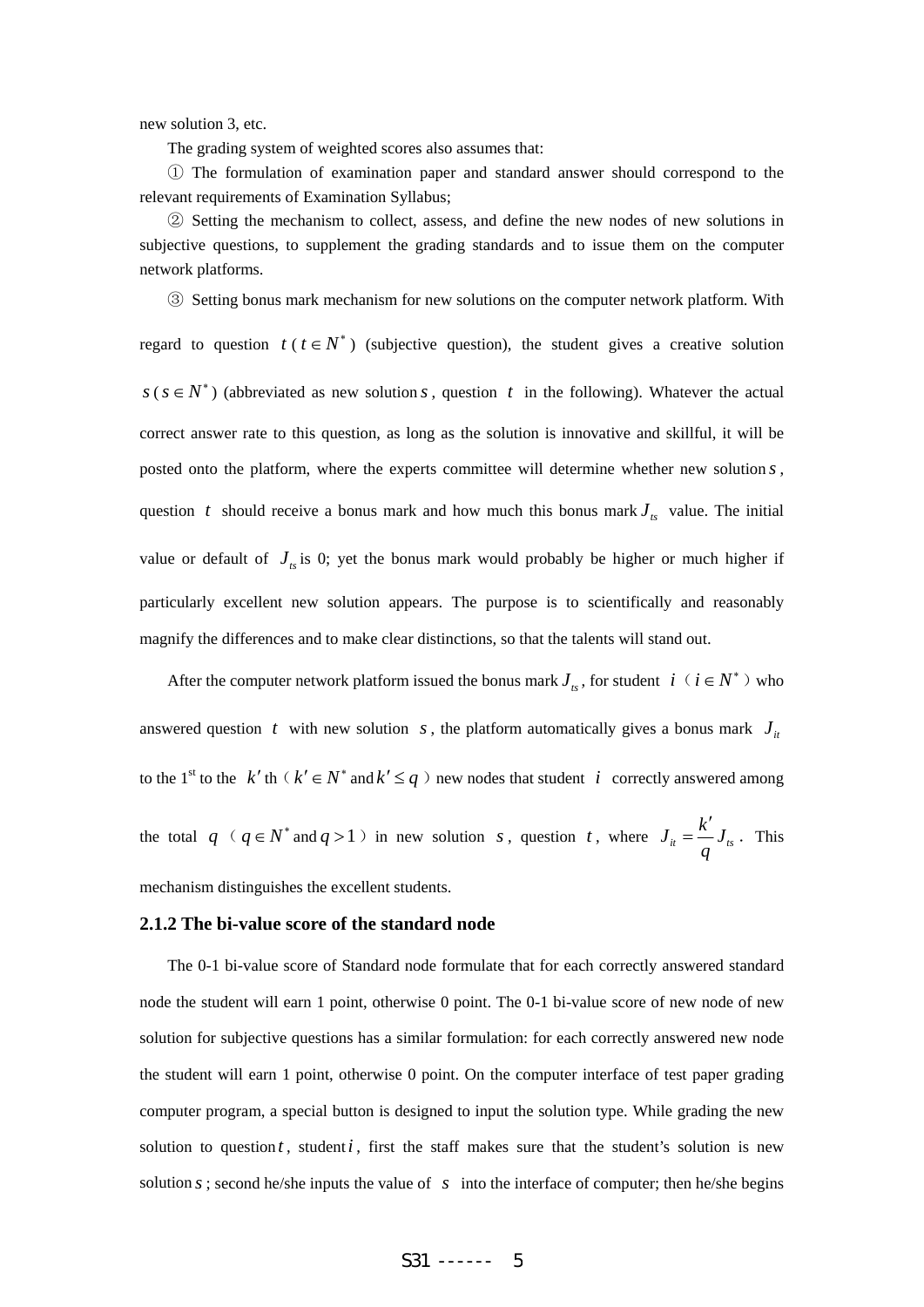grading test paper and input 0-1 bi-value score for each new node. Then the computer program will automatically, correctly and separately calculate, transfer and convert scores.

Some subjective questions contain several smaller questions. For the subjective questions with  $l$  ( $l \in N^*$  and  $l > 1$ ) smaller questions that are mutually independent (each smaller question is solved independently under the prerequisite of the title and the specific conditions of itself ), the grading system of "weighted scores" breaks them down into  $l$  independent subjective questions. These questions are then divided into standard nodes respectively before they are graded.

Suppose that in the standard answer, there are *p* (  $p \in N^*$  ) standard nodes in most basic and common solution 1, question *t* (according the definition of the standard nodes, the number of standard nodes in objective question is  $p = 1$  and the number of standard nodes in subjective

questions is  $p > 1$  and  $p \in N^*$ ) while there are  $q \ (q \in N^*)$  new nodes in the new solution *s* 

 $(s \in N^*$  and  $s > 1$ ).

There are  $q$  new nodes in the new solution  $s$ , which means that the maximum sum of 0-1 bi-value scores of the new solution  $s$  is  $q$ . There are  $p$  standard nodes in solution 1, which means the maximum sum of 0-1 bi-value scores of solution 1 is *p* . Note that *q* may not equal *p* . Nevertheless, for any solution, the maximum sum of the 0-1 bi-value scores should remain the same, or the  $q$  new nodes in the new solution  $s$  should be converted to  $p$  standard nodes in solution 1, which means that the 0-1 bi-value score of the new solution *s* should be converted into the bi-value score of solution  $1 x_{ik}$  ( $k \in \{1, 2, ..., p\}$ ). The value of  $x_{ik}$  might be integer 0 or 1 or a fraction. Specific rules are as following:

Suppose that student *i* correctly answered the  $1<sup>st</sup>$  new node to the  $k'$  th new node  $(k' \in N^*$  and  $k' \leq q$  ) in the new solution *s*, question *t*. (Remarks: In this paper,  $[x]$  refers to floor function, rounding  $x$  to the nearest smaller integer)

① 
$$
0 < \frac{k'}{q} p < 1
$$
, the 0-1 bi-value score of the new node of the new solution *s*, question *t*,

student *i* should be converted into the bi-value score  $x_{ik}$  ( $k \in \{1, 2, ..., p\}$ ) of the standard node of solution 1, question *t* :

$$
x_{ik} = \begin{cases} \frac{k'}{q} \cdot p, & k=1, \\ 0, & k \in \{2,3,...,p\}. \end{cases}
$$

 $\textcircled{2} 1 \leq \frac{k'}{p} \cdot p < p-1$ *q*  $\leq$   $\frac{k'}{k}$  ·  $p$  <  $p$  − 1, the 0-1 bi-value score of the new node of the new solution *s*, question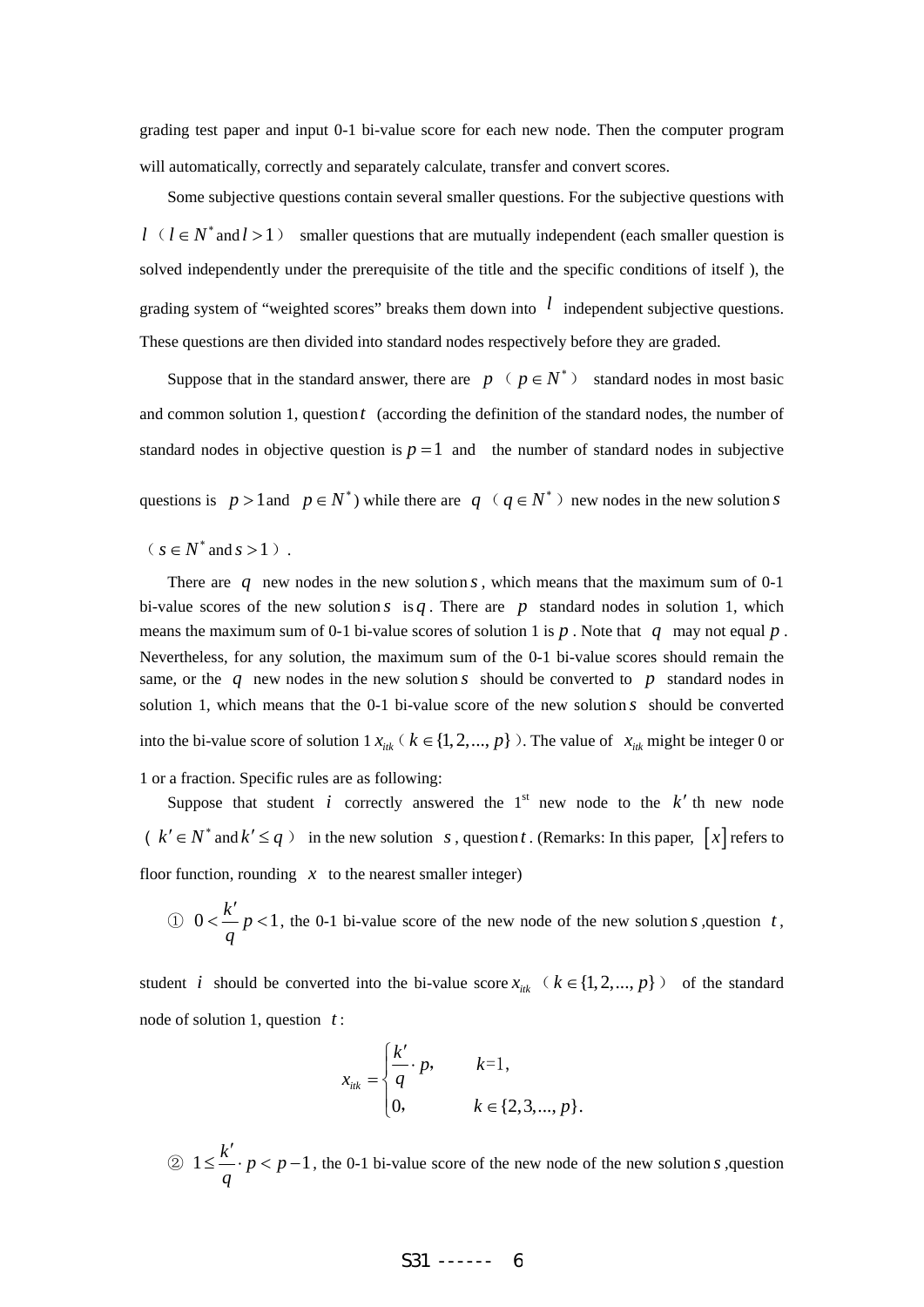*t*, student *i* should be converted into the bi-value score  $x_{ik}$  ( $k \in \{1, 2, ..., p\}$ ) of the standard node of solution 1, question *t* , student *i* :

$$
x_{ik} = \begin{cases} 1, & 1 \le k \le \left[ \frac{k'}{q} \cdot p \right], \\ \frac{k'}{q} \cdot p - \left[ \frac{k'}{q} \cdot p \right], & k = 1 + \left[ \frac{k'}{q} \cdot p \right], \\ 0, & 1 + \left[ \frac{k'}{q} \cdot p \right] < k \le p. \end{cases}
$$

③  $p-1 \leq \frac{k'}{p}$  *p* < *p q*  $-1 \leq \frac{k'}{k} \cdot p < p$ , the 0-1 bi-value score of the new node of the new solution *s*, question

*t*, student *i* should be converted into the bi-value score  $x_{ik}$  ( $k \in \{1, 2, ..., p\}$ ) of the standard node of solution 1, question *t* , student *i* :

$$
x_{ik} = \begin{cases} 1, & 1 \le k \le p-1, \\ \frac{k'}{q} \cdot p - \frac{k'}{q} \cdot p \end{cases}, \qquad k = p.
$$

 $\circled{a}$   $\stackrel{k'}{\cdots} p = p$ *q* ′  $\cdot p = p$ , the 0-1 bi-value score of the new node of the new solution *s*, question *t*,

student *i* should be converted into the bi-value score  $x_{ik}$  ( $k \in \{1, 2, ..., p\}$ ) of the standard node of solution 1, question *t* , student *i* :

$$
x_{ik} = 1, \quad k \in \{1, 2, 3, ..., p\}.
$$

(Remark: the above formulas will be written into the computer network platform program so that the computer network will automatically convert 1 or 0 for each node into the weighted score of each node.)

#### **2.1.3 The weighted score of the standard node**

As the saying goes, "Where there is comparison, there is identification." It is also said that price is determined by market. Considering this, the weighted score  $y_{ik}$  of node  $k$ , question  $t$ , student *i* should reflect this very student's performance on this node as well as the real answering situation of all participants in this test. Thus, the formula for the weighted score  $y_{ik}$ of node  $k$ , question  $t$ , student  $i$  is: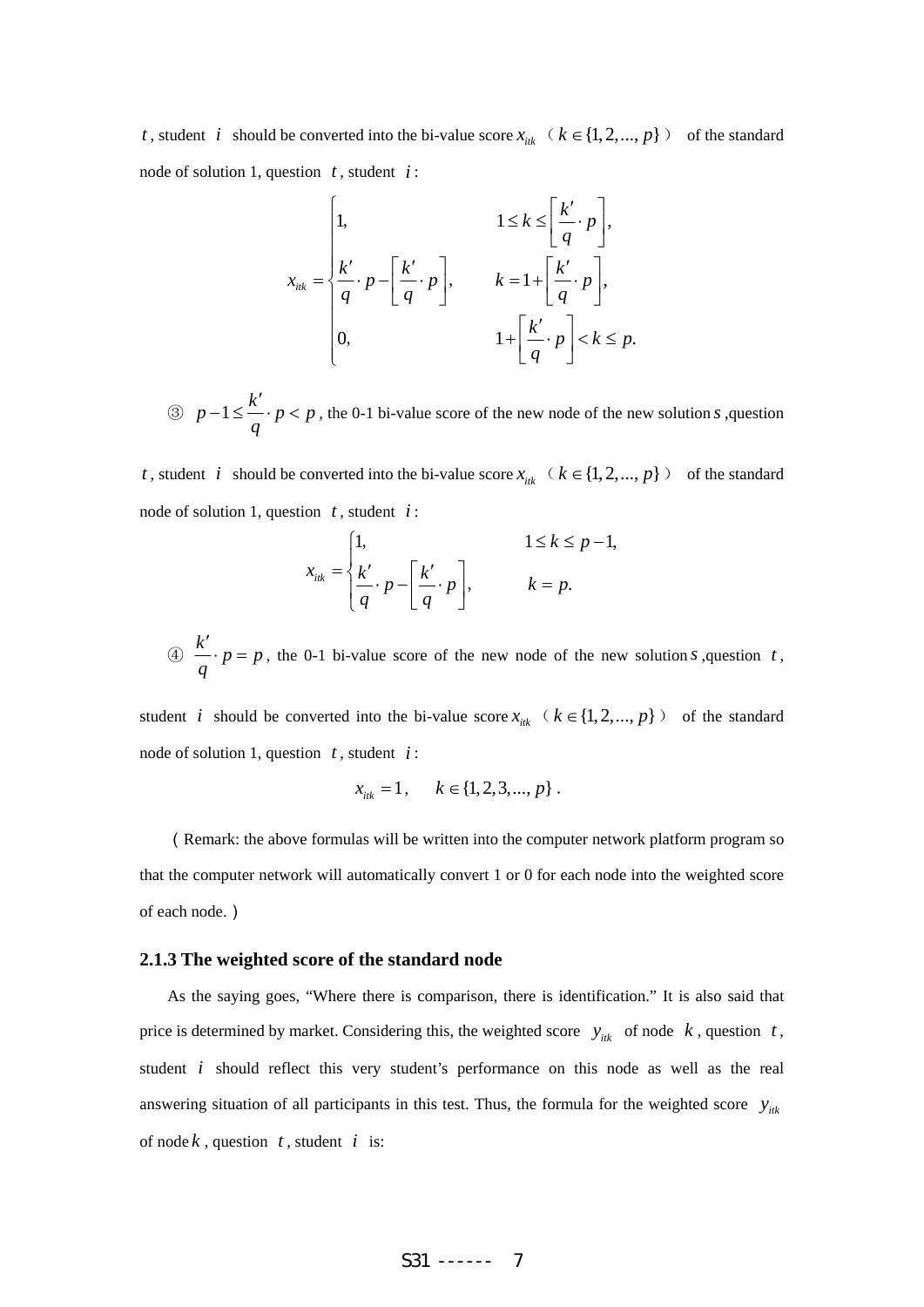$$
y_{iik} = \frac{N+1}{n_{ik}+1} x_{iik} \t{,} \t(1)
$$

where  $x_{ik}$  refers to the 0-1 bi-value score of standard node  $k$ , question  $t$ , student  $i$  (or the bi-value score of the standard nodes converted from the 0-1 bi-value score of the new nodes); *N* refers to the sample size, which is the number of students who registered in this test (including those absent);  $n_k$  refers to the sum of the 0-1 bi-value or bi-value scores of all students on node  $k$ , question  $t$ ,  $n_{ik} = \sum x_{ik}$  $n_{ik} = \sum_{i} x_{iik}$  (it also approximately reflects the number of students who had correctly answered node *k* , question *t* ).

#### **2.1.4 The weighted scores of the question**

The formula for the weighted score of question  $t$ , student  $i$  is:

$$
(\sum_k y_{itk}) + J_{it},
$$

where  $\left(\sum y_{itk}\right)$  $\sum_{k} y_{ik}$ ) refers to the sum of the weighted scores of all standard nodes in question *t*,

student *i*;  $J_{it}$  refers to the bonus mark of question *t*, student *i*.

If more than one solution is given by student  $i$  to question  $t$ , the maximal one of all the  $(\sum y_{itk}) + J_{it}$  $\sum_{k} y_{ik}$ ) +  $J_{it}$  values calculated according to the student's different solutions is taken as the weighted score received by the student  $i$  on question  $t$ .

# **2.1.5 The weighted score of a single subject**

The formula for the weighted score  $z_i$  of a single subject, student *i* is:

$$
z_{i} = \frac{\sum_{t} (\sum_{k} y_{iik}) + \sum_{t} J_{it}}{Y_{Max}} \times 150,
$$
 (2)

where  $y_{ik}$  refers to the weighted score of standard node k, question t, student i;  $\sum_{i} (\sum_{i} y_{ik})$  $\sum_{t}$   $\left(\sum_{k} y\right)$ refers to the weighted score that student*i* received on every standard node in every question in this subject;  $\sum J_{it}$  $\sum_{t}$  *J*<sub>*it*</sub> refers to the sum of bonus marks *J*<sub>*it*</sub> that student *i* received on every question in this subject;  $Y_{Max}$  refers to the maximal one of the  $\sum_{i} (\sum_{i} y_{ik}) + \sum_{i} J_{ii}$  $\sum_{t}$  ( $\sum_{k}$   $y_{itk}$ ) +  $\sum_{t}$   $J_{it}$  values

received by all the participants in this subject;  $z_i$  is rounded to the nearest hundredth.

#### **2.2 Computer networks provide technical support for the grading**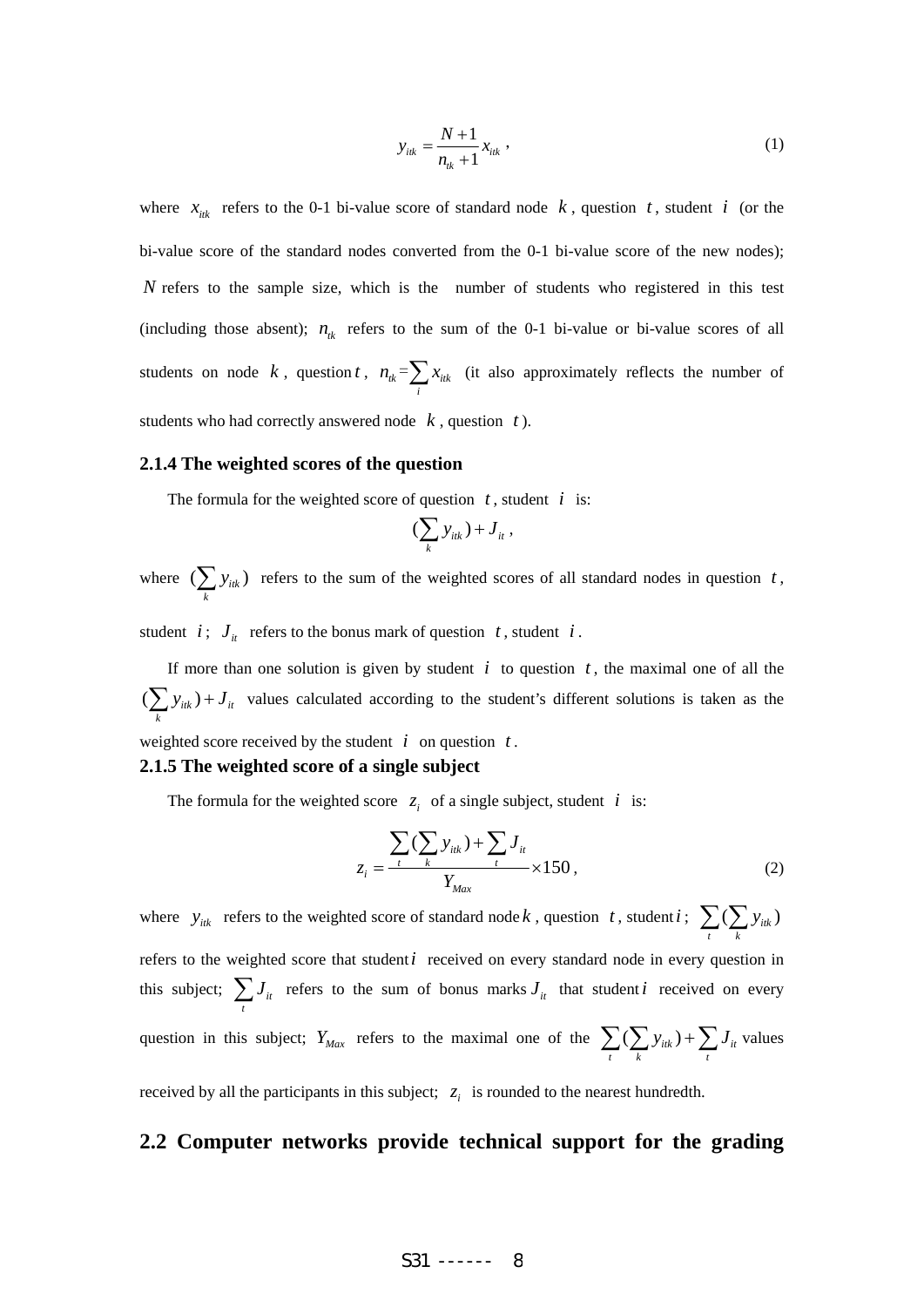#### **system of the weighted scores**

Nowadays grading answer sheets in College Entrance Examination has realized a transformation from artificial method to the method of computer networks. For example, it has carried out grading answer sheets online in Guangdong province since 2008. The grading by means of computer network platforms means: the answers sheets are scanned into computers or examinees answer the test paper online in future. The grading unit will be divided into a smaller unit –– node. When examiners grade answer sheets online, they will input the 0-1 bi-value scores of nodes simultaneously. The computer network then transmits node scores automatically, converts them into the weighted scores of nodes and adds the weighted scores of nodes up to the weighted scores of each subject. The above process will be written into computer system and run automatically without persons' manipulation.

Because computer networks are powerful in collecting, transmitting, statistics, calculating and storing of scores, it overcomes the limitation of artificial grading and provides solid technical support for efficiently realizing the new grading system.

# **2.3 Features and Functions of the grading system of weighted score [1]**

#### **2.3.1 Objectivity and accuracy**

With node as the minimum grading unit which only has two possible values, the grading system of weighted scores assures objectivity and accuracy in grading subjective questions in terms of grading mechanism.

#### **2.3.2 Outstanding people come to the fore with the grading system**

The aim of selective test is to distinguish the examinees with different scores scientifically and reasonably and rank them by their capacity and potential in a scientific and accurate way, which provides technical support for the selective enrollment of the merit.

The grading system of weighted scores supplies a convenient and accessible grading method on computer network platform for enrolling the merit after the selective test. Moreover, it assures the scientific and accurate education evaluation which is carried out to test the examinees' knowledge, capacity, quality and potential and realize the enrollment of merit. The weighted score

of standard node 
$$
y_{ik} = \frac{N+1}{n_{ik}+1} x_{ik}
$$
 guarantees in terms of mechanism that the talent examines

can get higher scores on good and difficult questions than on ordinary ones. The score on particular questions might even be higher than the sum of the scores of the rest ordinary questions, which can encourage the examinees to answer questions which match their intelligence, knowledge, proficiency. Particularly this grading system also aims to encourage the excellent examinees to solve good and difficult problems without the trouble of regular and ordinary questions. This is based on a hypothesis that if an examinee can solve correctly the problems that most of the examinees failed, his/her knowledge and problems solving skills has reached a higher level and he/she is outstanding and excellent among his/her group; the examinee can solve correctly the problems that can be correctly answered by most of examinees. This grading system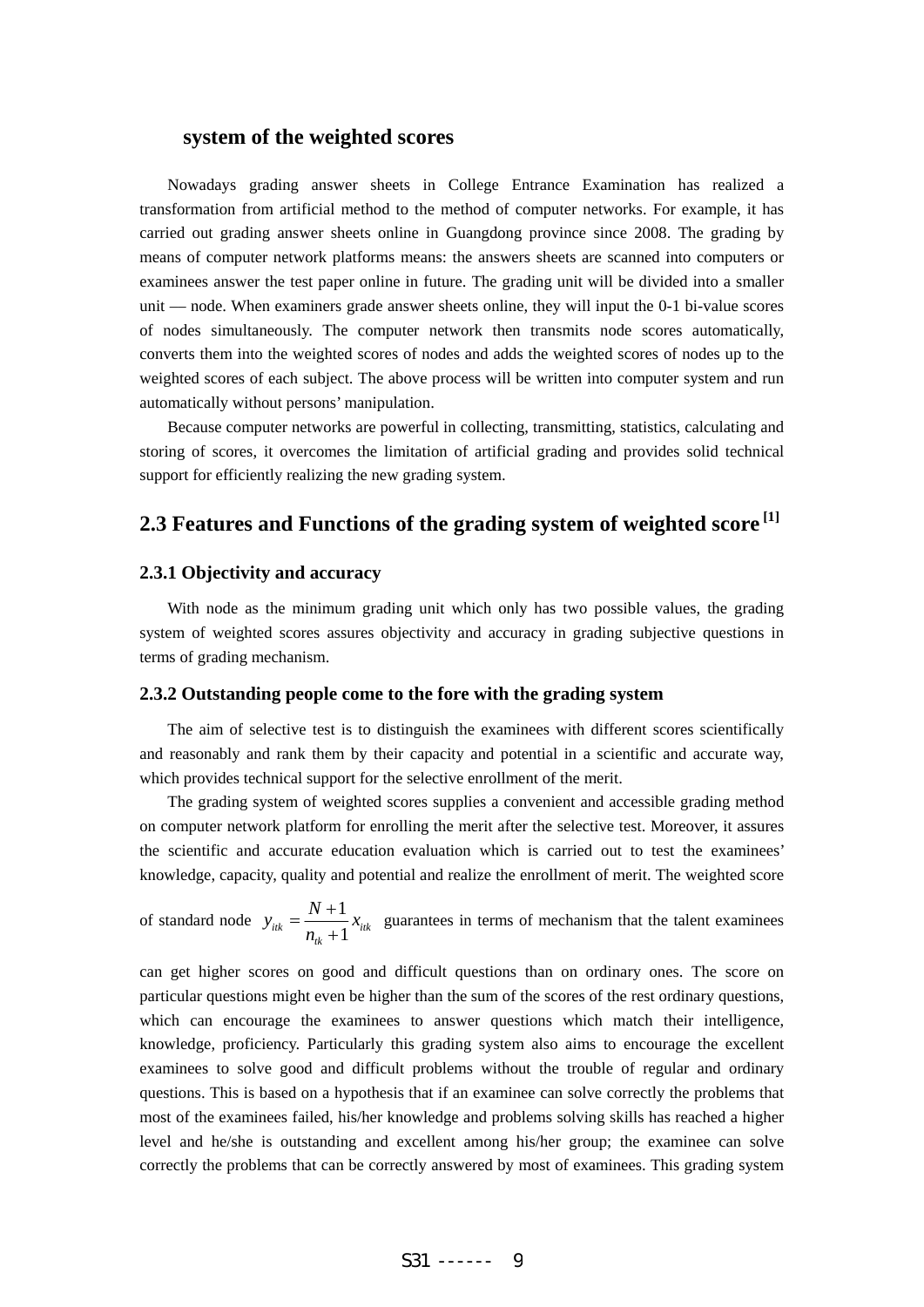enables the excellent examinees to solve the good and difficult questions instead of spending too much time on ordinary questions, which is helpful for them to come to the fore. Just like in the international competitions, the seed player can pass over the qualifier games and go into the important games directly so that they can have excellent performance in final games. Meanwhile,

$$
y_{ik} = \frac{N+1}{n_{ik}+1} x_{ik}
$$
 ensures the implement of Examination Syllabus of the national university

entrance exam in terms of strategy and grading system, which requests not to pursue the covering area of knowledge purposefully<sup>[5]</sup>.

#### **2.3.3 Clearly distinguish the potential of examinees**

The evaluation results of the student A and student B stated above by the different grading systems:

According to the grading system of original scores, i.e., adding the original points on the test paper up as the total score of a single subject, student A earns 1 point more than student B.

However according to the grading system of weighted scores (for convenience, we assign that question 1, 2, 3, each with a correct answer rate of 90% are considered as 15 standard nodes, question 21 with a correct answer rate of 1% is considered as 14 standard nodes, other questions as a whole are considered as 1 standard node with an original score 0), the weighted score of student A is  $f_A = \frac{N+1}{2.000 \text{ N} \cdot \text{m}^2} \times 15$  $f_A = \frac{N+1}{90\% N+1} \times$ + and the weighted score of student B is  $f_R = \frac{N+1}{N} \times 14$  $f_B = \frac{N+1}{1\%N+1} \times 14$ .

It is obvious that as long as *N* is large enough, we have  $f_A < f_B$ . Then it is evident who has

a better mastery over math.

It shall be known therefore that the grading system of weighted scores is able to more accurately and objective reflect and "check the mathematical ability of students… test the students' command over the basic knowledge and skills in high school math lessons and their understanding of the essence of math" and "detect the breadth and depth of individuals' rational thinking and their potential in further studies."<sup>[5]</sup>

#### **2.3.4 Contributions to decision making**

The grading system of weighted scores also contributes to students' mastery of the core strategy of comparing and decision-making. During the test, students should choose and solve the test questions that are most suitable for their ability according to the strategy of "Know the enemy and know yourself and you can fight a hundred battles with no danger of defeat" in Master Sun's Art of War, so that they can exhibit their ability to the fullest. Since every choice will affect examinees' gain and lost, "Risks coexist with Opportunity", examinees are requested to not only take a broad view of the overall situation, but also keep their own pace. Meanwhile, making decisions in test will strengthen the students' ability of judging and weighing advantages and disadvantages to achieve development in the future.

# **3 The empirical research on the grading system of weighted**

# **score**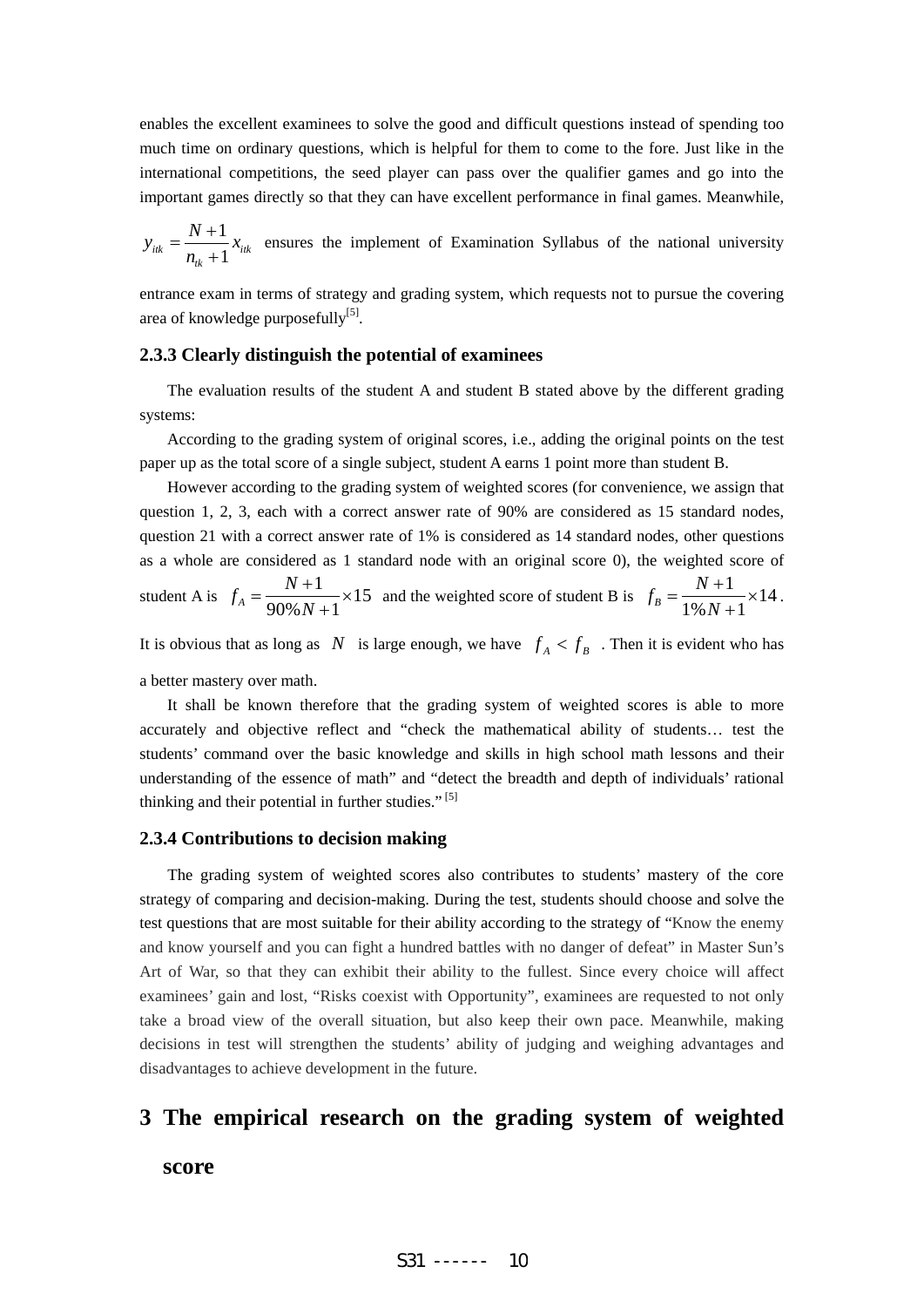# **3.1 Purpose**

Selecting proper statistical tool to calculate the statistics of real data to see whether the statistics of the weighted score is better than that of the original score, so as to see whether the grading system of weighted scores is better than the grading system of original scores.

# **3.2 Hypothesis**

① Supposing that the academic level of each student remain unchanged or his or her rank in the group remain unchanged in a relatively short period of time;

② Supposing that the academic level of each student is existent, and we cannot and need not calculate it, yet we can approach and reflect it by the test score of each student;

③ Supposing that the test score of each student genuinely reflects the academic level of each student.

#### **3.3 Sample**

Test scores that the 390 Senior 3 students in Shenzhen Foreign Languages School got in the first Shenzhen citywide model test and the second Shenzhen citywide model test in 2008 (abbreviated as model test 1 and model test 2 in the following), with scores of each question.

# **3.4 Comparison between the statistics of the weighted scores and the**

#### **statistics of the original scores**

#### **3.4.1 Calculation and analysis of data**

See attachments "GYX1", "GYX2" and "GYX3".

#### **3.4.2 Two approaches to determine nodes and calculate the weighted scores**

Since there were only scores on every question rather on every step in the sample data, we cannot find out nodes in the test, not to mention how students performed on each node. Therefore we took the following two approaches to determine nodes and calculate the weighted score:

① Approach 1: for each question, we take every point on the test paper as a standard node, and the 0-1 bi-value score rule for each standard node is "if a student received *m* points as the original score, he earned 1 point for *m* standard nodes and 0 point for the rest standard nodes on this question". According to formula (1), we can calculate the weighted score  $y_i$  of question *t*, student *i* :

$$
y_{it} = \frac{1}{100} \times \left[ 100 \times \frac{p_t + 0.001}{\overline{x}_t + 0.001} x_{it} \right],
$$
 (3)

where  $x_i$  refers to the original score of question *t*, student *i* (it also equals the sum of the 0-1 bi-value scores that student *i* received on question *t* );  $p_t$  refers to the original total score of question  $t$  on the test paper;  $x_t$  refers to the arithmetic mean of the original scores of all students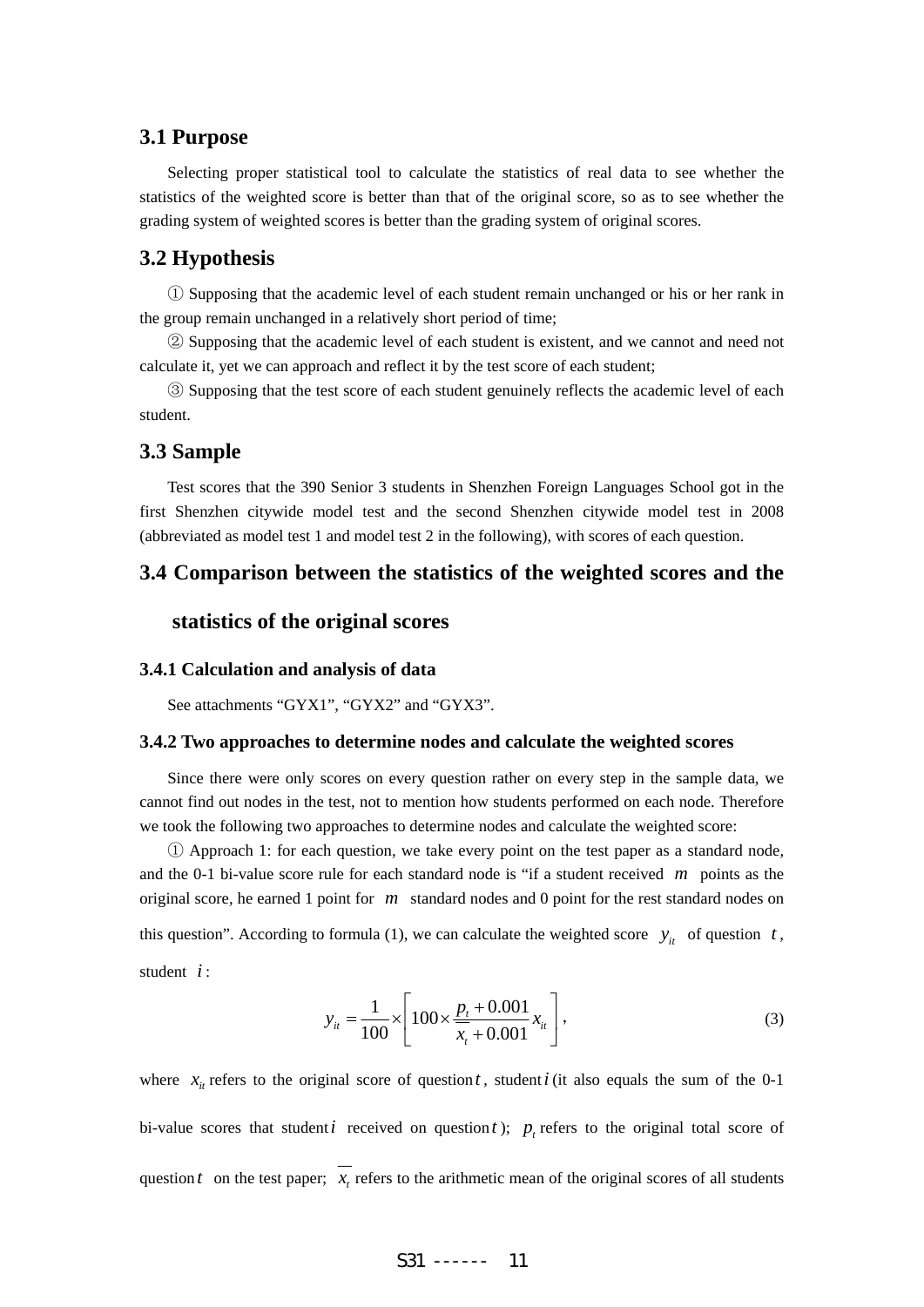on question  $t$  ;  $\lceil x \rceil$  refers to floor function, rounding  $x$  to the nearest smaller integer.

② Approach 2: for each question, we take every point on the test paper as a standard node, and the 0-1 bi-value score rule for each standard node is "if a student received *m* points as the original score, he earned 1 point for the first to the *m* th standard nodes and 0 point for the rest standard nodes on this question". According to formula (1), we can calculate the weighted score

 $y_{ijk}$  of node *k*, question *t*, student *i* :

$$
y_{ik} = \frac{1}{100} \times \left[ 100 \times \frac{N+1}{n_{ik}+1} x_{ik} \right],
$$
 (4)

where  $x_{ik}$  refers to the 0-1 bi-value score of node  $k$ , question  $t$ , student  $i$ ;  $N$  refers to the sample size, which is the number of students who participated in this test;  $n_k$  refers to the sum of the 0-1 bi-value scores of all students on node  $k$ , question  $t$  (it also equals to the number of students who had correctly answered node  $k$ , question  $t$ );  $[x]$  refers to floor function, rounding *x* to the nearest smaller integer.

Thus we can calculate the weighted score  $y_i$  of question *t*, student *i*:

$$
y_{it} = \sum_{k} y_{itk} = \sum_{k} \frac{1}{100} \times \left[ 100 \times \frac{N+1}{n_{ik}+1} x_{itk} \right].
$$

# **3.4.3 Comparison between the correlation coefficient of the weighted scores and the correlation coefficient of the original scores**

We used the "correl ()" function provided by Microsoft Office Excel to respectively calculate the correlation coefficient between the original scores of model test 1 and model test 2 and the correlation coefficient between the weighted scores of the two test. Detailed calculations see attachments "GYX1" and "GYX2".

Remarks: we rearranged the data from the two model tests, mainly eliminating the scores of the students who did not participate in both tests, or the scores in the two model tests can not match.

After calculations we found that the correlation coefficient between the original scores of the two model test was  $r_1 = 0.717$ . Detailed calculations see attachment "GYX1".

Then we calculated the correlation coefficients between the weighted scores of two model tests obtained through the two approaches to determine nodes and calculate the weighted scores.

① We calculated the correlation coefficient between the weighted scores of the two model tests obtained through approach 1. According to formula (2), we calculated the "approach 1" weighted scores  $z_i$  of the two model tests: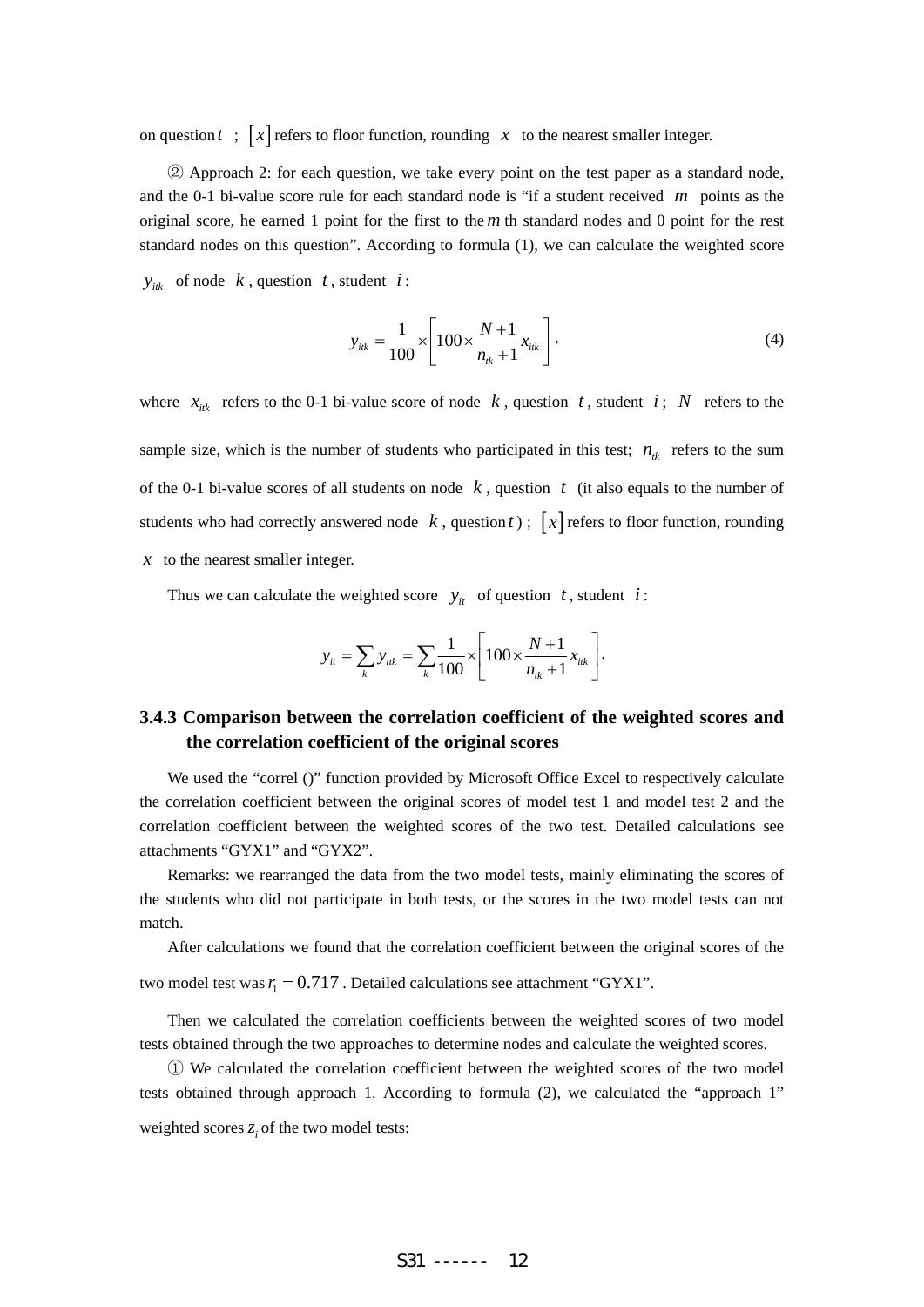$$
z_i = \frac{\sum_{t} y_{it} + \sum_{t} J_{it}}{Y_{Max}} \times 150.
$$

However, since we were only converting the original score to the weighted score without knowing the students' performances in the test, there was no bonus mark  $\sum J_i$  for creative *t*

solutions, which is to say,  $\sum J_{ii}$  $\sum_{t}$  *J*<sub>*it*</sub> =0. Thus in fact the total weighted score is calculated as:

$$
z_i = \frac{\sum_{t} y_{it}}{Y_{Max}} \times 150
$$

.

Detailed calculations see attachment "GYX2".

We found that the correlation coefficient between the "approach 1" weighted scores of the two model tests was  $r_2 = 0.727$ . Detailed calculations see attachment "GYX2".

After comparing we found that  $r_2 > r_1$ , which indicates that in selective tests the reliability of the "approach 1" weighted score is higher than that of the original score, which is to say that the "approach 1" weighted score can reflect the academic level of students more steadily.

② We calculated the correlation coefficient between the weighted scores of two model tests obtained through approach 2. According to formula (2), we calculated the "approach 2" weighted scores *z*<sub>*i*</sub> of the two model tests:

$$
z_i = \frac{\sum_{t} (\sum_{k} y_{ik})}{Y_{Max}} \times 150.
$$

Detailed calculations see attachment "GYX3".

We found that the correlation coefficient between the "approach 2" weighted scores of the two

model tests was  $r'_2 = 0.625$ . Detailed calculations see attachment "GYX3".

After comparing we found that  $r'_2 < r_1$ , which indicates that in selective tests the reliability of the "approach 2" weighted score is lower than that of the original score.

# **3.4.4 Comparison between the correlation coefficient of the ranking of the weighted scores and the correlation coefficient of the ranking of the original scores**

Referring to [6], we arranged the original and the weighted scores under fraction ranking, which is to say that scores that compare equal receive the same ranking number, which is the arithmetic mean of what they would have under ordinal rankings.

While calculating the correlation coefficient between the rankings, we matched the same student's original score of model test 1 with that of model test 2, his/ her "approach 1" weighted score of model test 1 with that of model test 2, and his/ her "approach 2" weighted score of model test 1 with that of model test 2, and calculated the correlation coefficients respectively. Detailed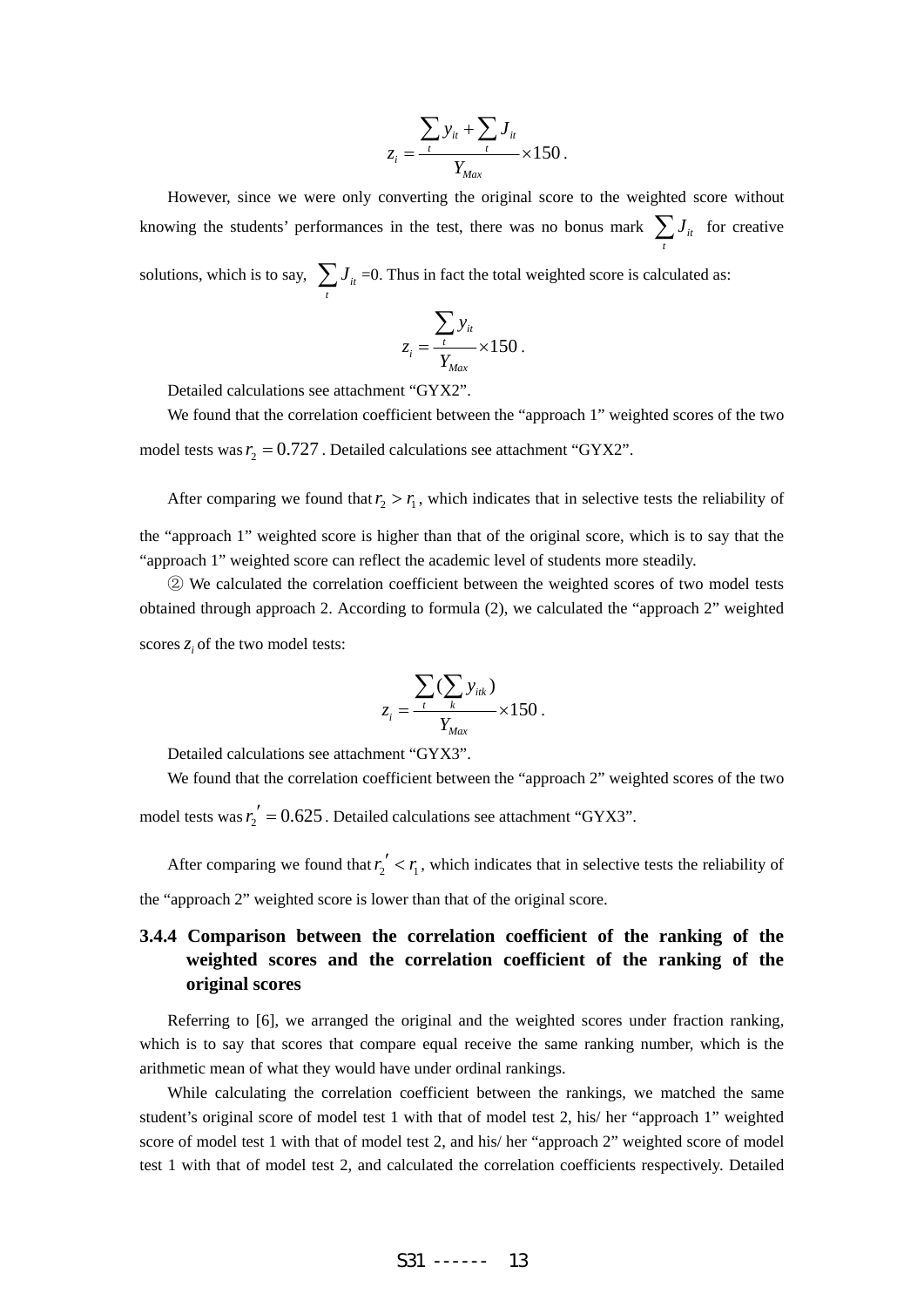calculations see attachments "GYX1", "GYX2" and "GYX3".

The correlation coefficient between the rankings of the original scores of the two model tests was  $r_3 = 0.714$ .

The correlation coefficient between the rankings of the "approach 1" weighted scores of the two model tests was  $r_4 = 0.735$ .

The correlation coefficient between the rankings of the "approach 2" weighted scores of the two model tests was  $r_1' = 0.710$ .

After comparing we found that  $r_4 > r_3$ ,  $r_4' < r_3$ , which indicates that in selective tests the reliability of the "approach 1" weighted score is higher than that of the original score and the reliability of the "approach 2" weighted score is lower than that of the original score.

# **3.4.5 Comparison between the Fisher correlation coefficient of the weighted scores and the Fisher correlation coefficient of the original scores**

Using the transformation formula<sup>[6,P199]</sup> proposed by R.A. Fisher:  $Z_r = \frac{1}{2} \ln \left( \frac{1}{2} \right)$  $r = 2^{\mathbf{m}} \left( 1 \right)$  $Z_r = \frac{1}{2} \ln \left( \frac{1+r}{1} \right)$  $=\frac{1}{2}\ln\left(\frac{1+r}{1-r}\right)$ , we

transformed the correlation coefficients of scores calculated above into variance-stable  $Z<sub>r</sub>$  (here we call it Fisher correlation coefficient for convenience). Detailed calculations see attachments "GYX1", "GYX2" and "GYX3".

The Fisher correlation coefficient between the original scores of the two model tests was  $Z_{r_i} = 0.902$ .

The Fisher correlation coefficient between the "approach 1" weighted scores of the two model tests was  $Z_{r_2} = 0.922$ 

The Fisher correlation coefficient between the "approach 2" weighted scores of the two model tests  $Z_{r_2^{'}} = 0.734$ 

After comparing we found that  $Z_{r_2} > Z_{r_1}$ ,  $Z_{r_2} < Z_{r_1}$ , which indicates that in selective tests the reliability of the "approach 1" weighted score is higher than that of the original score and the reliability of the "approach 2" weighted score is lower than that of the original score.

Because the sampling distribution of  $Z_{r_2} - Z_{r_1}$  assumes normal distribution, we can test significant difference between the correlation coefficients  $r_2$  and  $r_1$  by Z value of normal distribution. After test of significance we found that at a level of significance 0.05, there is no significant difference between  $r_2$  and  $r_1$ , neither is there significant difference between  $r_2'$  and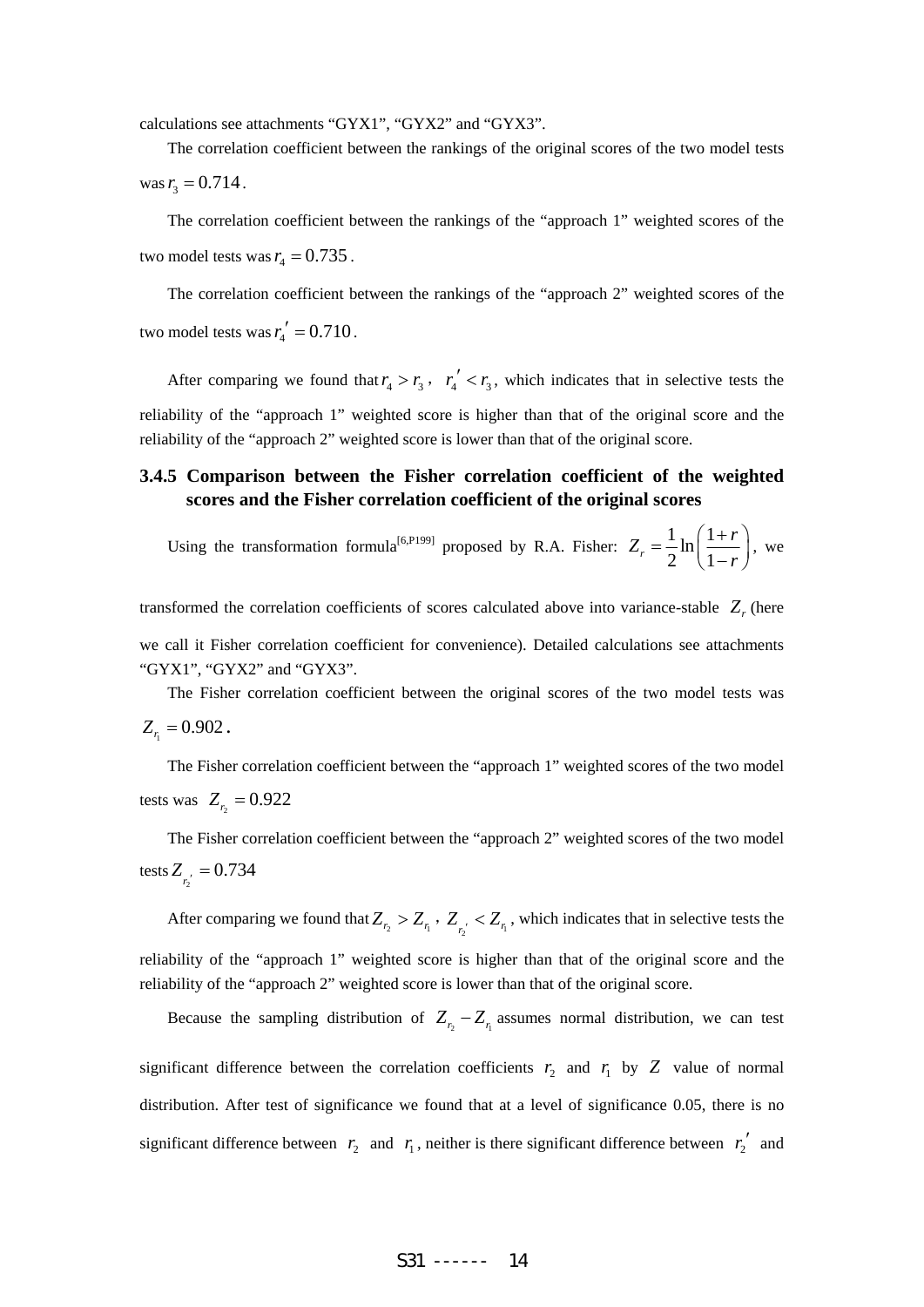$r_1$  although  $r_2 > r_1$ , and  $r_2' < r_1$ . This indicates that in selective tests there is no significant difference between the reliability of the "approach 1" weighted score and the reliability of the original score, neither is there significant difference between the reliability of the "approach 2" weighted score and the reliability of the original score.

# **3.4.6 Comparison between the Fisher correlation coefficient of the ranking of the weighted scores and the Fisher correlation coefficient of the ranking of the original scores**

Using the transformation formula proposed by R.A. Fisher:  $Z_r = \frac{1}{2} \ln \left( \frac{1}{2} \right)$  $r = 2^{\mathbf{m}} \left( 1 \right)$  $Z_r = \frac{1}{2} \ln \left( \frac{1+r}{1} \right)$  $=\frac{1}{2}\ln\left(\frac{1+r}{1-r}\right)$ , we

transformed the correlation coefficients of rankings calculated above into variance-stable Fisher correlation coefficient Z<sub>r</sub>. Detailed calculations see attachments "GYX1", "GYX2" and "GYX3".

The Fisher correlation coefficient between the rankings of the original scores of the two model tests was  $Z<sub>r</sub> = 0.896$ 

The Fisher correlation coefficient between the rankings of the "approach 1" weighted scores of the two model tests was  $Z_r = 0.939$ 

The Fisher correlation coefficient between the rankings of the "approach 2" weighted scores of the two model tests was  $Z_{\frac{r}{4}} = 0.886$ 

After comparing we found that  $Z_{r_4} > Z_{r_5}$ ,  $Z_{r_5} < Z_{r_5}$ , which indicates that in selective tests the reliability of the "approach 1" weighted score is higher than that of the original score and the reliability of the "approach 2" weighted score is lower than that of the original score.

Because the sampling distribution of  $Z_{r_1} - Z_{r_2}$  assumes normal distribution, we can test significant difference between the correlation coefficients  $r_4$  and  $r_3$  by  $Z$  value of normal distribution. After test of significance we found that at a level of significance 0.05, there is no significant difference between  $r_4$  and  $r_3$ , neither is there significant difference between  $r_4'$ and  $r_3$  although  $r_4 > r_3$ , and  $r_4' < r_3$ . This indicates that in selective tests there is no significant difference between the reliability of the "approach 1" weighted score and the reliability of the original score, neither is there significant difference between the reliability of the "approach 2" weighted score and the reliability of the original score.

# **3.4.7 Comparison between the coefficient of variation of the weighted scores and the coefficient of variation of the original scores**

The formula<sup>[6,P53]</sup> for coefficient of variation is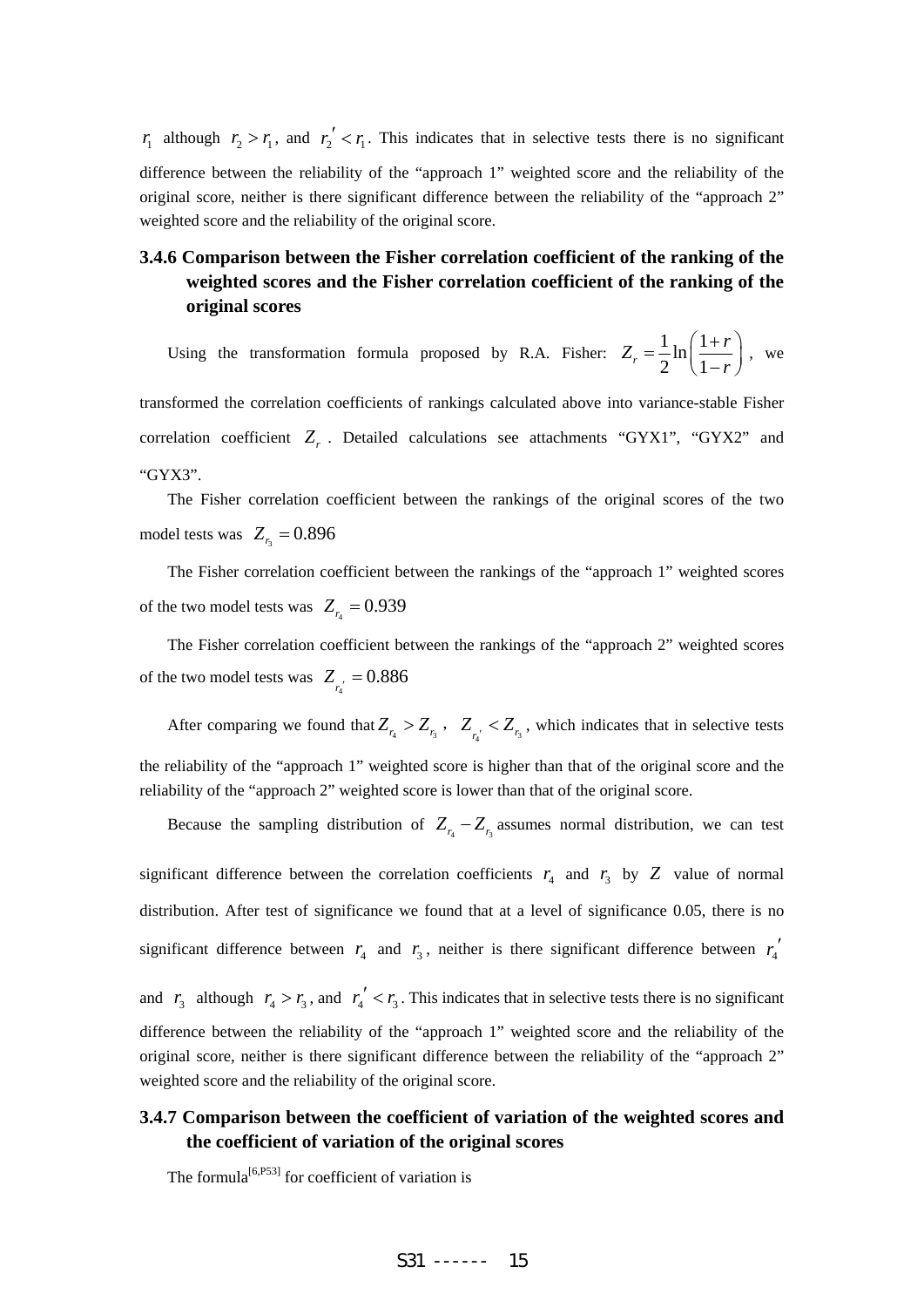$$
CV = \frac{\sigma_x}{x} \cdot 100\%
$$

Where *CV* refers to the coefficient of variation,  $\sigma_x$  refers to standard deviation and *x* refers to arithmetic mean. The larger the coefficient of variation is, the larger the dispersion is; the smaller the coefficient of variation is, the smaller the dispersion is. Detailed calculations see attachments "GYX1", "GYX2" and "GYX3".

The coefficient of variation of the original scores of model test 1 was  $CV_1 = 0.189$ .

The coefficient of variation of the original scores of model test 2 was  $CV_2 = 0.211$ .

The coefficient of variation of the "approach 1" weighted scores of model test 1was  $CV_{3} = 0.283$ .

The coefficient of variation of the "approach 1" weighted scores of model test 2 was  $CV_4 = 0.278$ .

The coefficient of variation of the "approach 2" weighted scores of model test 1 was  $CV'_{3} = 0.418$ .

The coefficient of variation of the "approach 2" weighted scores of model test 2 was  $CV'_{4} = 0.555$ .

After comparing we found that  $CV_3 > CV_1$ ,  $CV_4 > CV_2$ ;  $CV_3' \square CV_1$ ,  $CV_4' \square CV_2$ , which indicates that in selective tests the discrimination of the "approach 1" weighted score is higher than that of the original score and the discrimination of the "approach 2" weighted score is much higher than that of the original score. In selective tests the weighted score demonstrates more clearly the differences between the academic levels of students, which is better in selecting talents.

# **4 Summary**

#### **4.1 Thinking and understanding: The innovation of the grading**

# **system of weighted scores**

① Up to now, the reformation for selective tests has been focusing on two links of composition of an examination paper and conversion of scores (such as converting the original scores into the standard scores), while ignoring the link of grading. The grading system of weighted scores proposed by Yuan Zhibin offers a brand new reformative idea and a grading system which can be easily, accurately and effectively operated in a computer network.

② In the grading system of weighted scores, the formula (1) of the weighted score  $y_{ik}$  of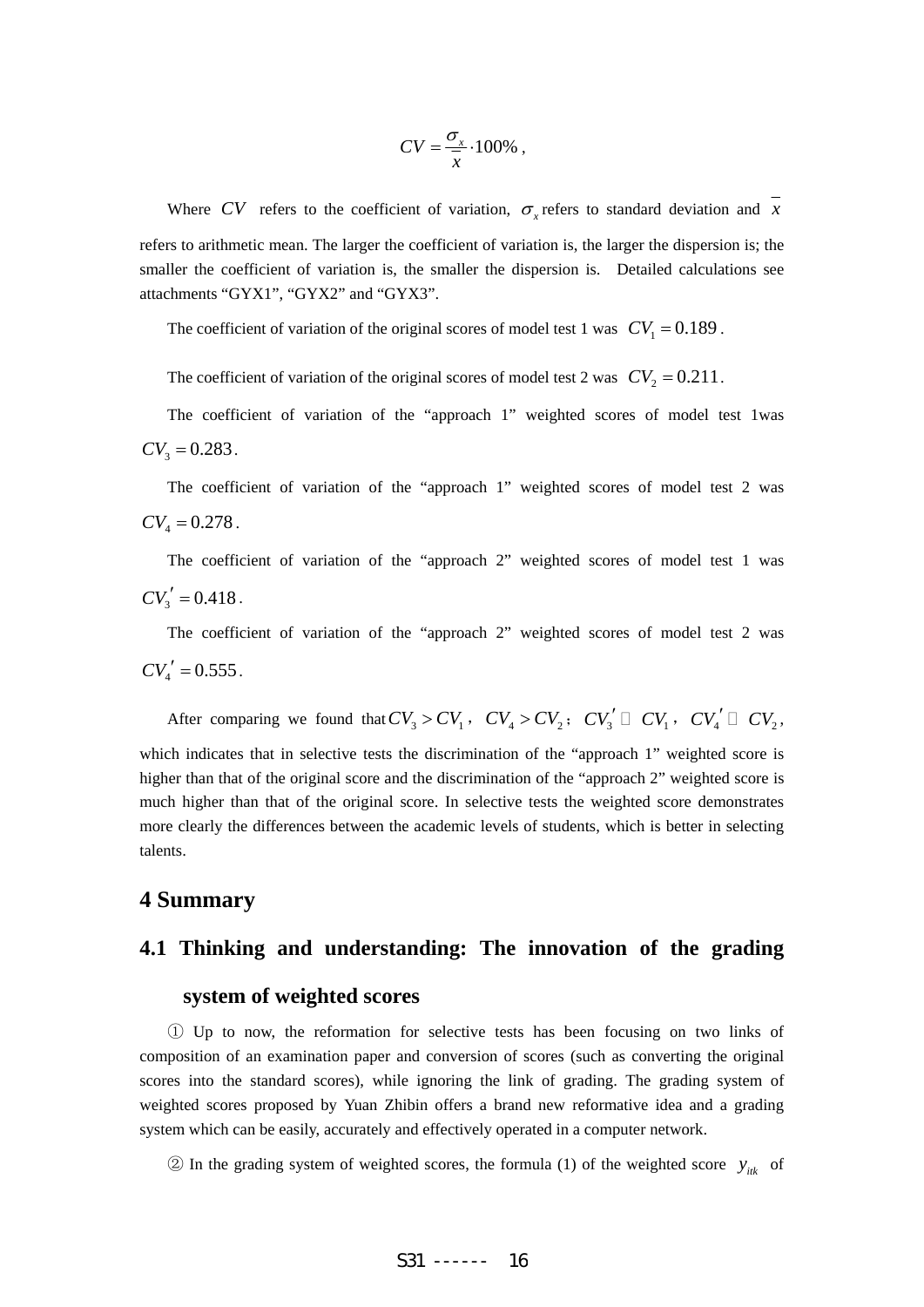node  $k$ , solution 1, question  $t$ , student  $i$  is:

$$
y_{ik} = \frac{N+1}{n_{ik}+1} x_{ik}.
$$

The coefficient  $\frac{N+1}{N}$  $t_{tk}$  + 1 *N n* +  $\frac{1}{x+1}$  in the formula refers to the reciprocal of the correct answer rate of node  $k$ , question  $t$  of all participants in the current test. The greater the number of participants who correctly answered the node is, the larger  $n_{ik}$  is, and the smaller the coefficient  $\frac{N+1}{N+1}$  $t_{ik} + 1$ *N n* +  $\frac{1}{+1}$  is;

the smaller the number of participants who correctly answered the node is, the smaller  $n_{ik}$  is, and

the larger the coefficient  $\frac{N+1}{N}$  $_{tk}$  +1 *N n* +  $\frac{1}{+1}$  is.

> Therefore, the core formula  $y_{i\mu} = \frac{N+1}{N}$  $\sum_{ik}$  **i**<sub>tk</sub> + 1  $y_{ijk} = \frac{N+1}{\lambda}x$  $=\frac{N+1}{n_{\mu}+1}x_{ik}$  of the grading system of weighted scores is a

mechanism which truly realized that the difficulty coefficient is determined by the real answering situation of all participants instead of by experience.

③ While researching into the deeper reasons why the reliability of approach 2 of the grading system of weighted scores is lower than that of the grading system of original scores, we found that the coefficient in formula (1) is too large. We suggest that it should be changed to:

$$
y_{ik} = \frac{\ln(N+1)}{\ln(n_{ik}+1)} x_{ik}, (n_{ik} \neq 0).
$$

When  $n_k = 0$ , for arbitrary *i*,  $x_{ik} = 0$ . This node need not be included in the final total weighted score.

④ With node as the minimum grading unit which only has two possible values, the grading system of weighted scores assures objectivity and accuracy in grading subjective questions in terms of grading mechanism.

⑤ After comparing the coefficients of variation, we found that in selective test the grading system of weighted scores demonstrates the differentiation between the academic levels of students more clearly, allowing talents to shine in selective tests, which indicates its superiority in selection.

## **4.2 Thinking and understanding: The innovation of our empirical**

#### **research**

There was no other grading system besides the grading system of original scores before Mr. Yuan proposed the grading system of weighted scores, therefore there was no tools to evaluate various grading systems. With no reference in the past we had to pick statistical tools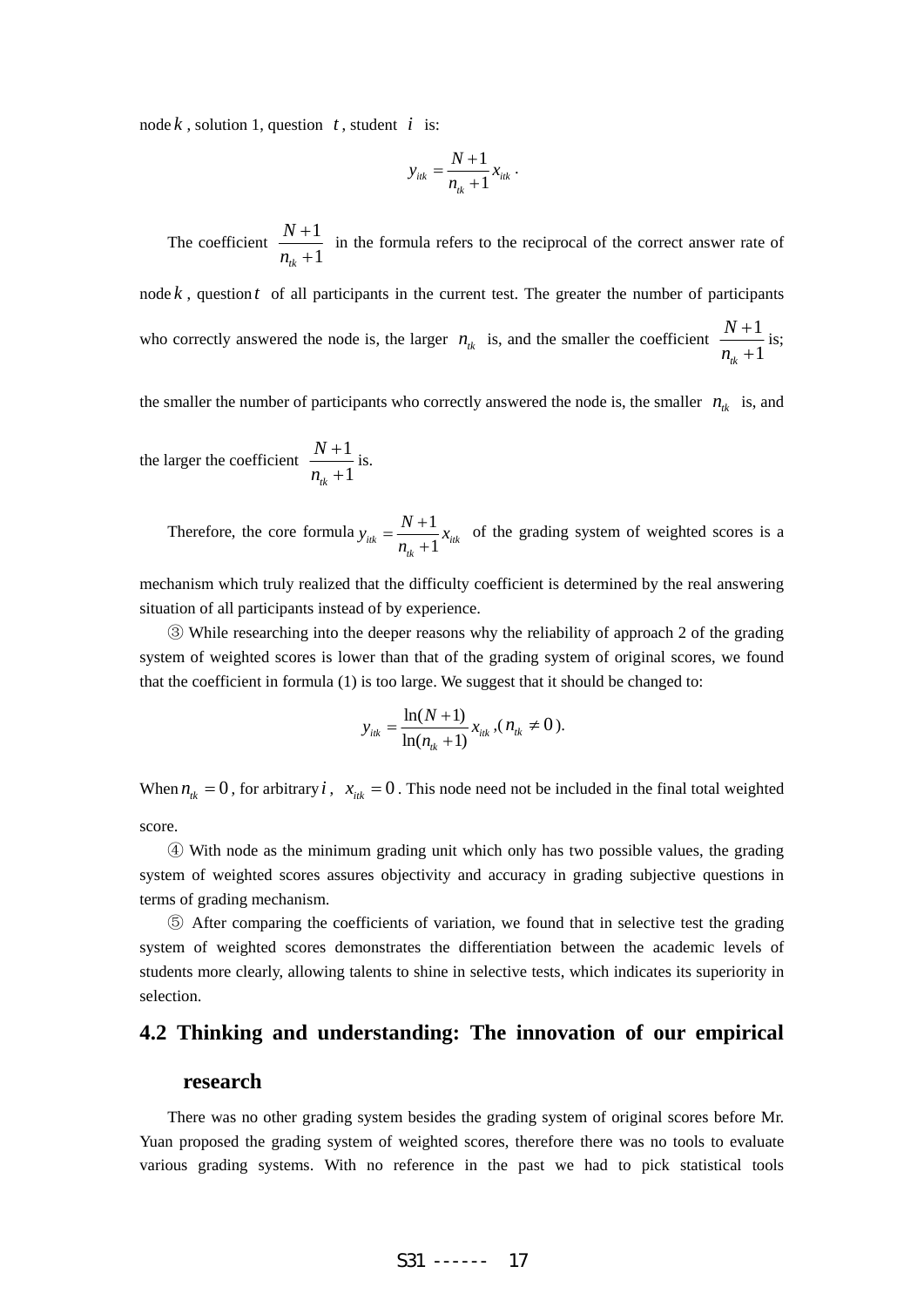autonomously, raise hypothesis autonomously and research with real data to evaluate the grading system of weighted scores autonomously.

# **4.3 Thinking and understanding: Our project**

While completing this paper, we for the first time experienced the entire process of finding the topic, retrieving information, collecting data, researching relevant information, restudying the topic, group discussion, calculating, analyzing, reasoning, writing paper, etc. This improved our ability of scientific research and cultivated our love for science.

#### **Acknowledgements**:

This research has been supported by Shenzhen Foreign Language School, the Education Bureau of Shenzhen, etc. & many leaders, experts and teachers. Sincere gratitude is showed to Shenzhen University and Sun Yat-sen University who provided with the college mathematics scores of certain students from Guangdong; and the introduction letter was offered by the southern division organizing committee of Shing-Tung Yau High School Mathematics Awards and Shenzhen Mathematical Society so that we were permitted to inquire the scores of College Entrance Examination in the Office of Education of Guangdong Province and Guangdong Education and Examination Authority; After the researching report, Shenzhen Education Bureau offered a introduction letter to Guangdong Education and Examination Authority to get supporting, especially, the deputy chief Mr. Fankun coordinated in person with Shenzhen Admissions Office to offer data; the training report offered by Academician Mr. Zhang Jingzhong, Dean Mr. Zhu Xiping, Dean Mr. Zhang Wenjun, Deputy Dean Mr. Yao Zheng'an, Director Mr. Wu Kang and Deputy Director Mr. Lu Jianchuan of the southern division organizing committee of Shing-Tung Yau High School Mathematics Awards, Doctor Liu Xiuxiang from the Committee of Experts, Professor Wang Xueqin from Sun Yat-sen University and Professor Fan Suohai from Ji'nan University, etc. gave us valuable guidance and inspiration; thanks also give to Dean Shang Qiang, Mr. Shi Yongsheng, Mr. Chen Xunbo from Shenzhen Institute of Educational Science, Ms. Han Mei from Sun Yat-sen University and Mr. Huang Xianlong from Zhongshan Municipal Government, who gave a lot of help and assistance; special thanks are delivered to President Mr. Tang Jiahong, Vice-President Huang Haiqiang of Shenzhen Foreign Language School and the School Office, Teaching Affairs Office, Science and Research Department, the Teachers of the Grade and Mathematics Teachers' Office who gave a strong support.

Here we extend to all the leaders, experts and teachers our heartfelt thanks.

#### **References**

- [1] Yuan Zhibin. Building a grading system of selective tests by 0-1 bi-value for each node by means of computer platforms. Submitted.
- [2] Admissions Office in Guangdong Province. Guangdong Examination Report (1999) [M]. Guangzhou: Guangdong Higher Education Press, 2000.
- [3] The mathematics paper (for science students) in the unified national examination of ordinary college entrance (Guangdong volume) in 2008, [EB/Ol].http://news.xinhuanet.com/edu/2008-06/12/content\_8354488\_3.htm, 2009-2-7, 17; 19.
- [4] Du Wenjiu. Grading problems of subjective questions in mathematical tests [J]. Journal of Mathematics Education, 2006, 15(3): 87-88.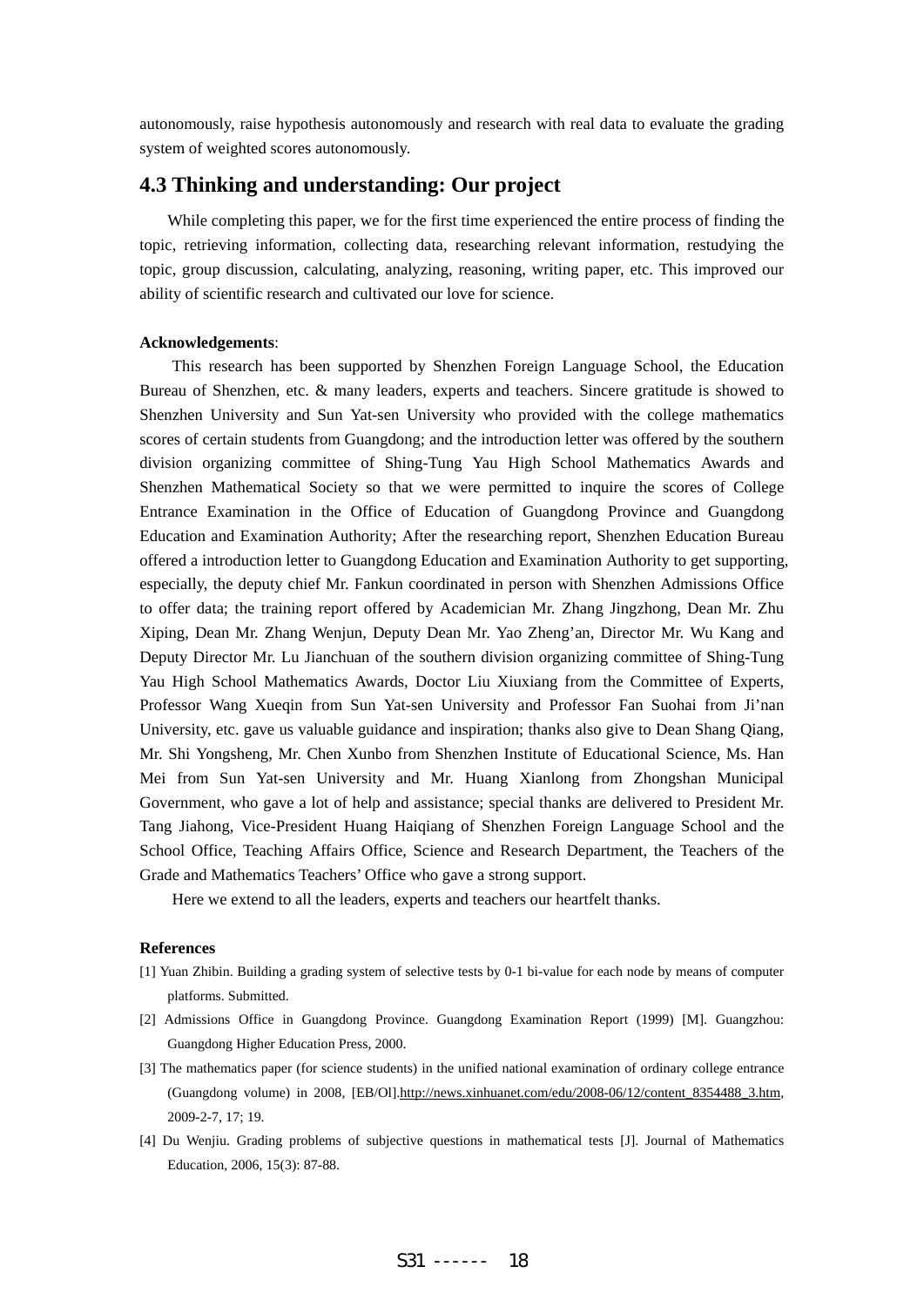- [5] Guangdong Institute of Education Examination. Description of test syllabus for Chinese, mathematics (for science students), English, science foundation in the unified national examination of ordinary college entrance (Guangdong volume) in 2008 [M]. Guangzhou: Guangdong Higher Education Press, 2008.
- [6] Wang Xiaoling. Educational statistics (the fourth edition) [M]. Shanghai: East China Normal University Press, 2007.
- [7] Yu Hongyan. Excel statistical analysis and decision-making [M]. Beijing: Higher Education Press, 2001.

#### **Postscript:**

The original plan of our project was to collect the mathematics scores in the College Entrance Examination of the students in mathematics in Shenzhen University and Sun Yat-sen University and their scores in the course "Mathematical Analysis" and "Advanced Algebra", select proper statistic, do statistical computation with the data, investigate whether or not the statistic corresponding to the weighted scores is better than that corresponding to the (traditional) original scores, and decide whether or not the grading system of weighted scores is better than the grading system of the (traditional) original scores. Braving the summer heat of July and August in 2009, we endeavored several times to contact with Guangdong Education and Examination Authority. But the Authority failed to provide the corresponding mathematics scores of the students in the College Entrance Examination. We had to give up the original plan. Then the alternative plan was launched. We were to collect the mathematics scores and the scores of each question and scoring rate for each question in Shenzhen Senior School Entrance Examination in the year of 2004, 2005 and 2006, collect the corresponding mathematics scores and the scores of each question and scoring rate for each question of the same student group in the College Entrance Examination, calculate the correlation coefficient between the mathematics scores in the Senior School Entrance Examination and the mathematics scores in the College Entrance Examination, calculate the correlation coefficient between the weighted scores in the Senior School Entrance Examination and the mathematics scores in the College Entrance Examination. But the alternative plan also failed. Finally, we decided to employ the mathematics scores from the Computer Network Platforms in Shenzhen Teaching Quality Research Examination of Grade Three of Senior School (commonly called Shenzhen Senior School Grade Three Model Test 1, 2), in which composition of a test paper, test and grading were strictly in accordance with the requirements of College Entrance Examination. Then we not only avoided unnecessary confidentiality problem of data, but also ensured objective, real and accurate requirement for data in an empirical research.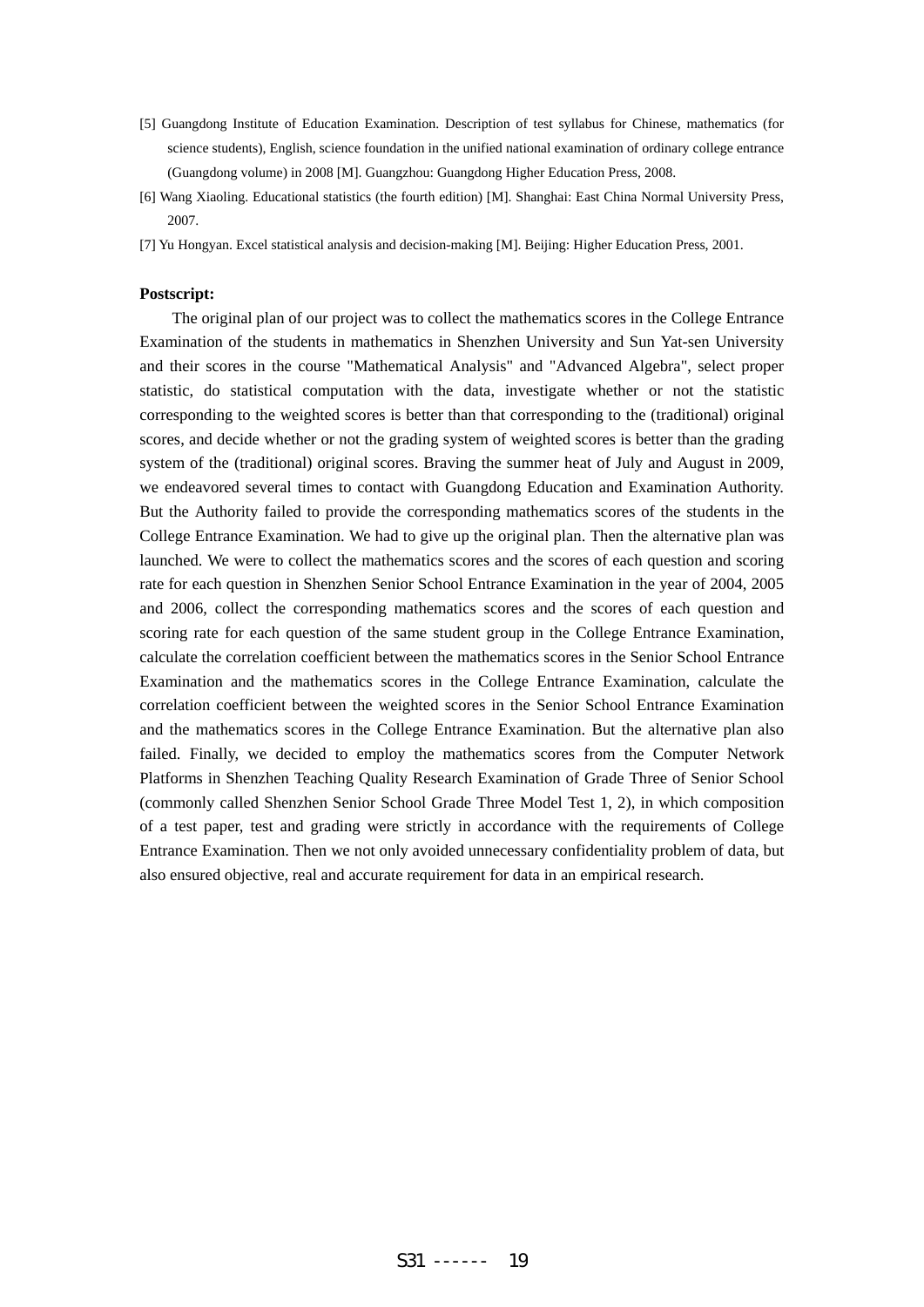# 对一种全新的选拔性考试量分法的实证研究

——对袁智斌建构的选拔性考试计算机网络平台阅卷

节点 **0**-**1** 二值量分法的实证研究

参赛队员:郭梦绮、袁可馨、肖桐桐

指导教师:袁智斌

#### 深圳外国语学校

【摘要】长期以来,对选拔性考试的改革重在命题和分数转换(如原始分转换为标准分) 等环节,而忽视了对阅卷量分环节的研究.鉴于此,在剖析试卷已经确定的考试中原始分量 分法可能导致高分低能现象发生的深层次原因的基础上,袁智斌建构了一种全新的选拔性考 试量分法(以下简称"权重分"量分法):在计算机网络阅卷环境中,阅卷人员在计算机上对 试卷解答的各节点直接进行 0-1 二值量分,然后计算机自动将节点 0-1 二值分转换为节 点权重分,并合成单科权重分.

如何科学地评价权重分量分法(与传统的原始分量分法相比较)?本文试图从统计学的 角度,恰当地选用多种统计工具,用真实的考试数据(2008 届深圳外国语学校高三学生参 加 2008 年深圳市高三第一次模拟考试和第二次模拟考试的数据),对权重分量分法进行实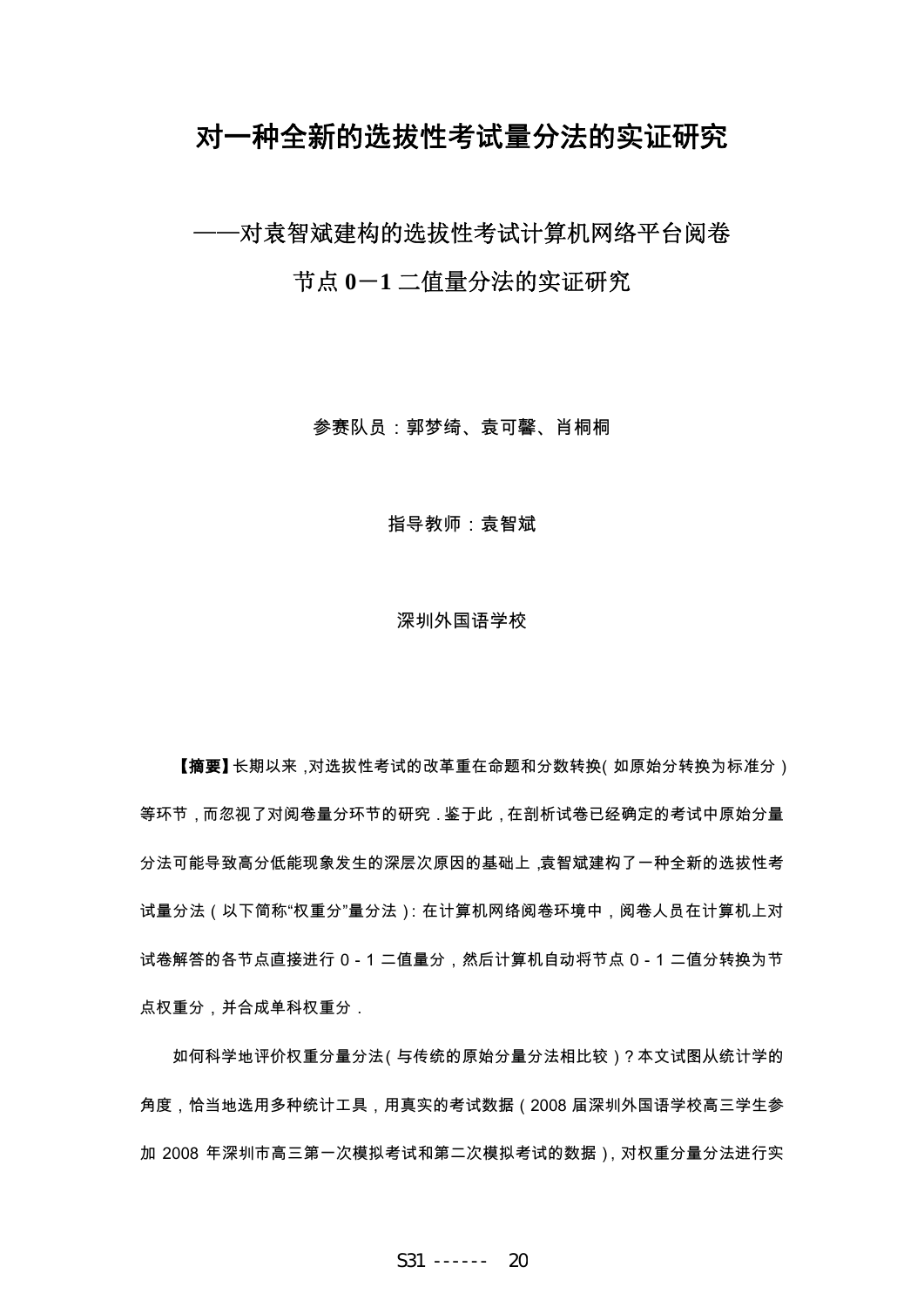证研究,我们采取了两种方式来确定"节点"及权重分,

对于方式一,得到以下结论:

第一,前后两次考试权重分的相关系数比两次考试原始分的相关系数更大,两次考试权 重分的排名之间的相关系数比两次考试原始分的排名之间的相关系数更大,两次考试权重分 的费舍相关系数比两次考试原始分的费舍相关系数更大,两次考试权重分的排名之间的费舍 相关系数比两次考试原始分的排名之间的费舍相关系数更大,这些都说明在考试试卷已经确 定的考试中,权重分的信度高于原始分的信度.

第二,前后两次考试权重分的差异系数比两次考试原始分的差异系数更大,这说明在考 试试卷已经确定的考试中,权重分的区分度高于原始分的区分度.

对于方式二,得到以下结论:

第一, 前后两次考试权重分的相关系数比两次考试原始分的相关系数更小,两次考试权 重分的排名之间的相关系数比两次考试原始分的排名之间的相关系数更小,两次考试权重分 的费舍相关系数比两次考试原始分的费舍相关系数更小,两次考试权重分的排名之间的费舍 相关系数比两次考试原始分的排名之间的费舍相关系数更小.

第二,前后两次考试权重分的差异系数比两次考试原始分的差异系数大得多,这说明在 考试试卷已经确定的考试中,权重分的区分度远高于原始分的区分度,更有利于反映出考生 之间的差异,便于择优选拔.

最后,我们对权重分量分法及实证研究的结果进行了反思.

#### 本课题的创新之处:

(1) 如何通过教育测量来科学、有效、便捷地选拔人才是一个重大而现实的问题.长期 以来,对选拔性考试的改革重在命题和分数转换(如原始分转换为标准分)等环节,而忽视 了对阅卷量分环节的研究.对此,袁智斌建构的权重分量分法首次提供了一个全新的思路和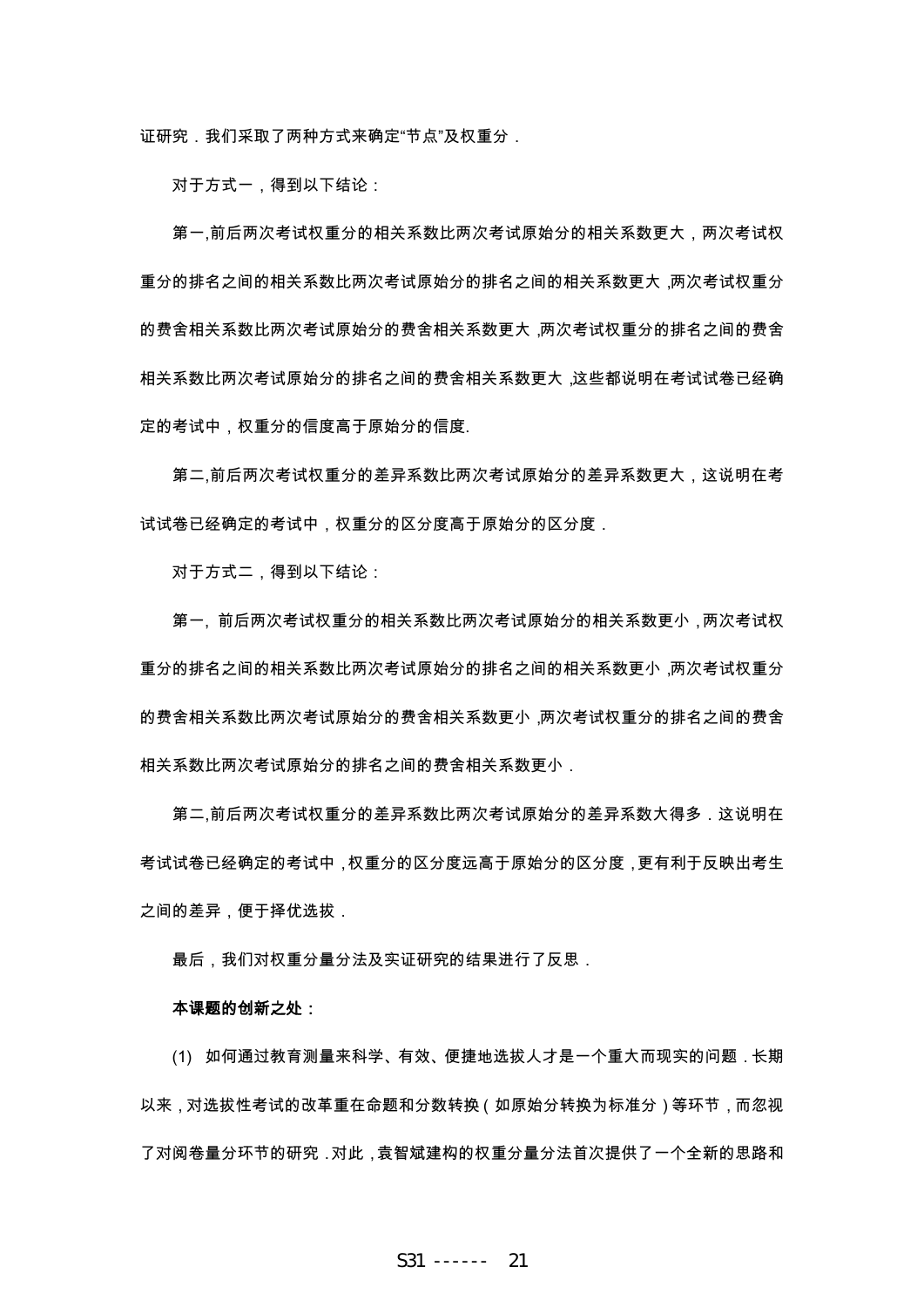一整套在计算机网络上简便易行、准确、高效的阅卷量分方法.

(2) 原创性地提出了我们实证研究的理想假设:①假定学生群体内部个体间的学业水平 或其在群体中的相对位置在不长的时间段内是大致不变的;②假定学生学业水平的精确值是 客观存在的,我们无法也无需求出其大小,但可以利用考试成绩去逼近或表示;③假定学生 的考试成绩真实反映了学生的学业水平.

(3) 根据以上理想假设,原创而有效地选用多种统计工具,进行实证研究,运用真实的 考试数据进行统计计算,评价权重分量分法(与传统的原始分量分法相比较).

【关键词】量分法;原始分;权重分;实证研究